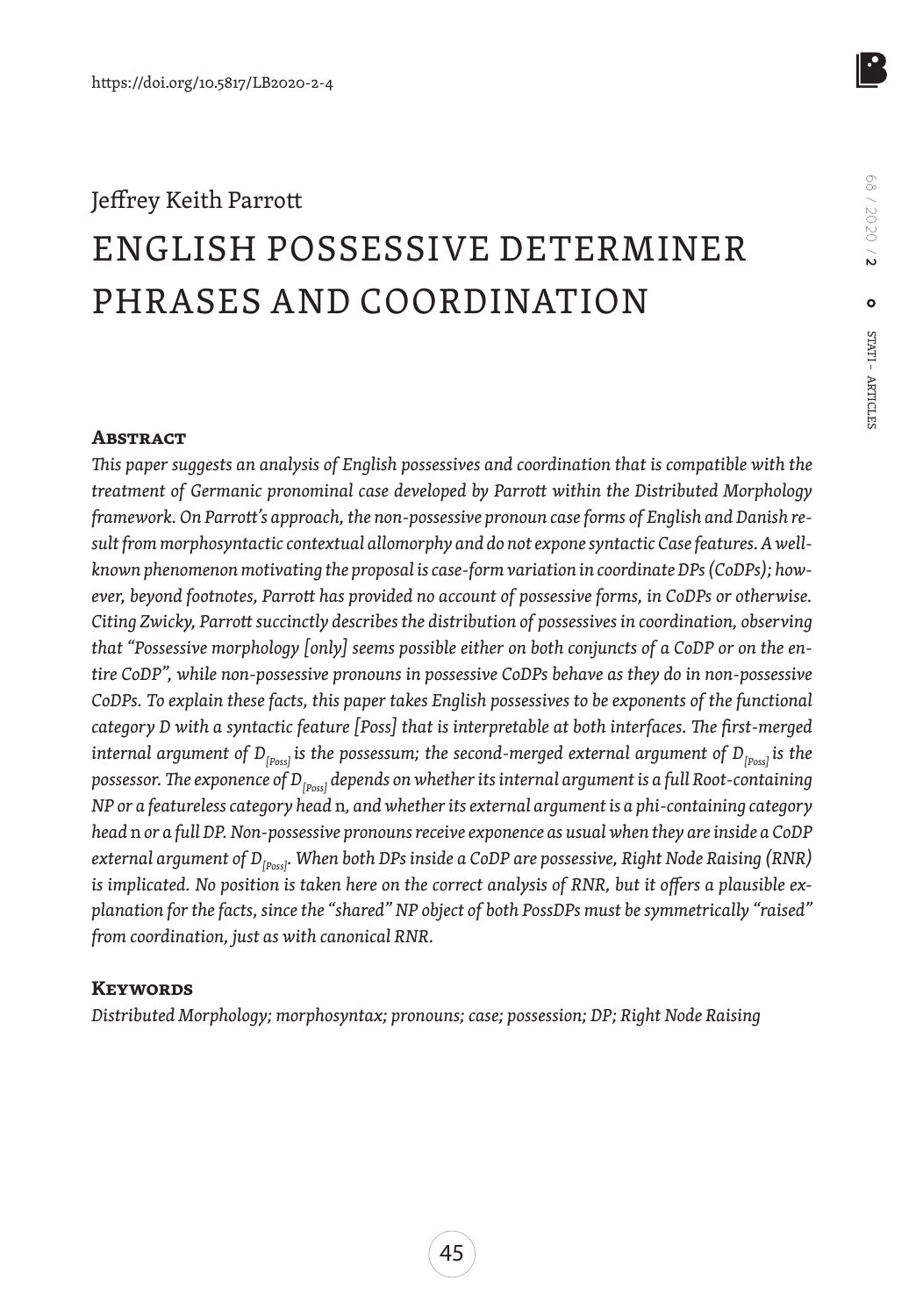This paper suggests a novel analysis of English possessives and coordination, following the treatment of Germanic pronominal case developed by PARROTT (2006, 2007, 2009a, 2009b, to appear) within the framework of Distributed Morphology (DM, e.g., Halle – Marantz 1993, Embick – Noyer 2007, Embick 2015, among many others).

On Parrott's approach, briefly reviewed in Section 4 below, the Subject (*I, she, he, we, they*) and Oblique (*me, her, him, us, them)* pronoun case forms (SFs/OFs) in both English and Danish result from morphosyntactic contextual allomorphy and do not expone syntactic Case features. Certainly, the most well-known phenomenon motivating this proposal is sociolinguistically variable SF/OF mismatches in coordinate determiner phrases (CoDPs) (e.g., EMONDS 1986, SOBIN 1997, JOHANNESSEN 1998, SCHÜTZE 2001, QUINN 2005, a.o.). However, Parrott has provided no mechanistic treatment of possessive pronominal (*my/mine, your/yours, her/hers, his/his, our/ours, their/theirs, its/its*) or phrasal clitic (*-'s*) forms in CoDPs, or otherwise, beyond a succinct trio of footnotes (PARROTT 2009a, to appear).

The goal of this paper, then, is to expand on those footnotes and articulate a model of English possessives and coordination in CoDPs that is fully compatible with Parrott's DM-theoretical model of pronominal case typology and variation. The structure of the paper is as follows. Section 1 lays out some facts about the distribution of English possessives in coordination. Section 2 proposes a morphosyntactic analysis of English possessives as determiner phrases (PossDPs). Section 3 reviews Parrott's approach to English SF/OF variation in CoDPs and shows how it incorporates PossDPs. Section 4 argues that English PossDPs inside of CoDPs are an instance of Right Node Raising. Section 5 concludes by pointing toward some directions for future research.

# **1 English possessives and coordination**

In a footnote on the issue of possessives inside coordinated DPs, PARROTT (2009b, 273f.) cites an informal study by Zwicky (2008), observing that "possessive morphology seems possible either on both conjuncts of a CoDP (1), or on the entire CoDP (2a-c), but (mostly) not otherwise (3). Note also the ordering effect with [SF/OF] case allomorphs is retained in a possessive CoDP (2d)".1

<sup>1</sup> These examples have been renumbered from PARROTT (2009b). The original footnote additionally gives the results of three simple Google text-string searches, which was intended to both demonstrate attestation and provide a quantitative snapshot of 1sg SF/OF pronouns (2a,c) and possessive determiners (3c) in the second conjunct of a CoDP with *-'s*. There are two reasons why strings corresponding to (2a,c) and (3c) were searched but not strings corresponding to (2b,d) or (3d). First, it is not possible to search for arbitrary lexical DPs in an unparsed corpus. Second, searching for strings like *me and* in an unparsed corpus returns thousands of irrelevant tokens, including clausal coordination, as in this unfortunately timely attested example from TheWrap.com on 2/6/2020:

<sup>(</sup>i) *The LAPD Instigated a Riot, Falsely Arrested Me and Now I'm a #BLM Activist*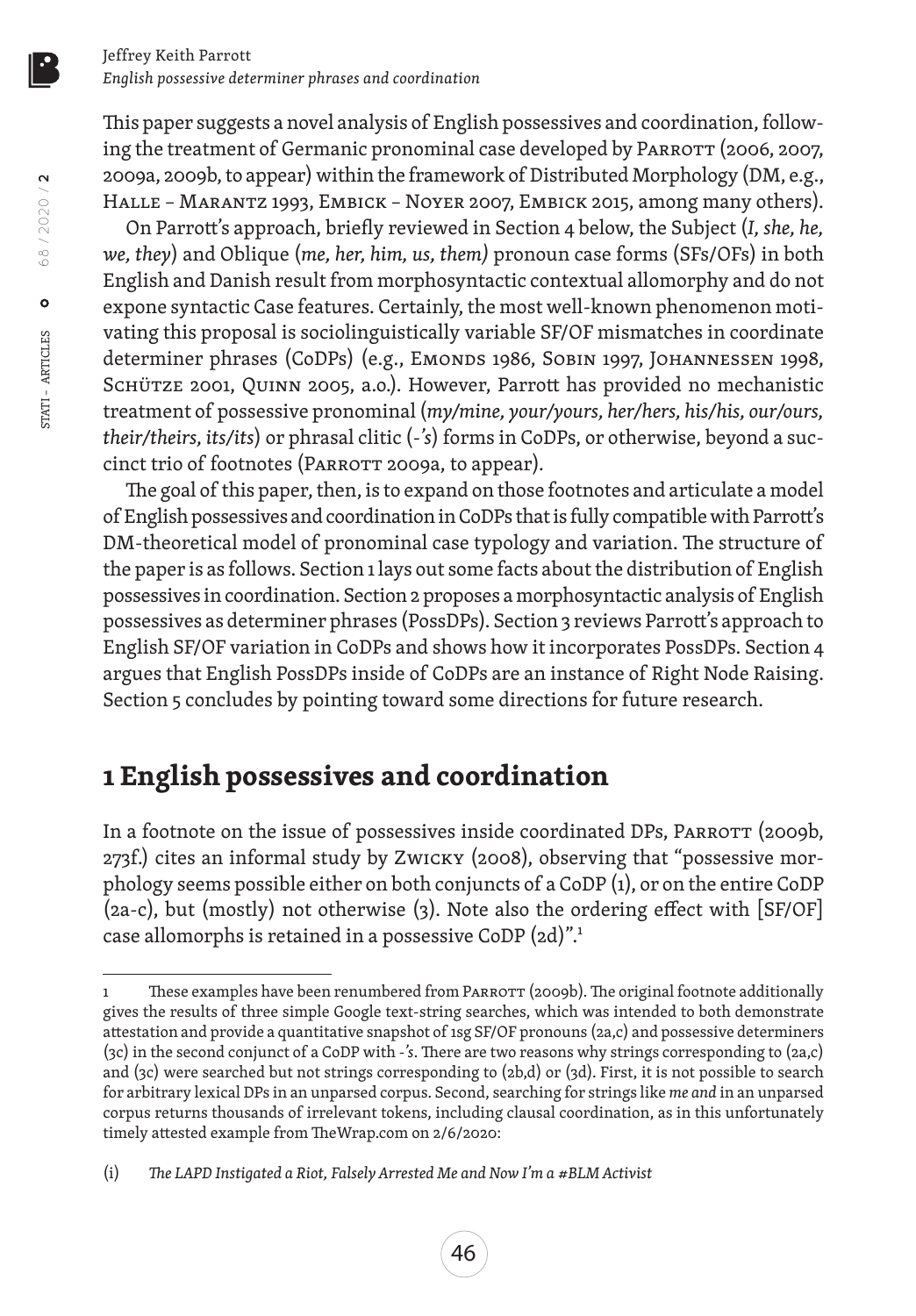- (1) a. *Erik's and my brewery* b. *My and Erik's brewery*
- (2) a. *Erik and me's brewery*
	- b. *Me and Erik's brewery*
	- c. *Erik and I's brewery*
	- d. \**I and Erik's brewery*
- (3) a. \**Erik and my brewery*
	- b. \**My and Erik brewery*
	- c. %*Erik and my's brewery*
	- d. ?*Erik's and my's brewery*
	- e. \**Erik's and me brewery*
	- f. \**Erik's and I brewery*

To reiterate, there are two initial empirical patterns for which an account needs to be developed. The first pattern is the symmetry of possession inside of coordination<sup>2</sup>—either both DP conjuncts must be possessive, as shown in (1), or neither can be, as shown in  $(3)$ .<sup>3</sup>

The results of Google searches on three strings, from 2009 and 2020, are presented below:

| (ii)  | and me's<br>Results 2009<br>Results 2020 | $=$ ~34,600/432,070<br>$=$ ~514,000 /5,712,600   | $= 8\%$<br>$= 9\%$   |
|-------|------------------------------------------|--------------------------------------------------|----------------------|
| (iii) | and I's<br>Results 2009<br>Results 2020  | $=$ ~393,000/432,070<br>$=$ ~5,120,000/5,712,600 | $= 91\%$<br>$= 90\%$ |
| (iv)  | and my's<br>Results 2009<br>Results 2020 | $=$ ~4,470/432,070<br>$=$ ~78,600/5,712,600      | $= 1\%$<br>$= 1\%$   |

The 2020 searches would seem to confirm this picture over real time—although the number of results has increased over 13 times in a decade, the percentages remain virtually identical.

2 The symmetry of English possession in coordination is consistent with Weisser's (2020) crosslinguistic Symmetry of Case in Conjunction (SOCIC) generalization. Weisser argues that the SOCIC follows if case features are not a "reflex" of phi-agreement (e.g., CHOMSKY 1995, et seq.), but are syntactically assigned independently of phi-agreement (following Bobaljik 2008); he moreover shows that this approach works with an "upward Agree" (e.g., Zeijlstra 2012) or a "dependent case" system (e.g., Marantz 2000, among others). The ordering asymmetries observed with coordinated non-possessive SFs in English and Danish appear to contradict SOCIC, but Weisser maintains that these apparently exceptional patterns are in fact due to language-specific morphological allomorphy, following Parrott (2009b), among others (see Section 3). The present paper does not assume that the possession feature [Poss] is syntactically assigned, at least in English, instead suggesting a different explanatory mechanism for the symmetry of English possession in coordination, namely Right Node Raising (see Section 4). The indicated grammaticality judgements are from PARROTT (2009b) and reflect the intuitions of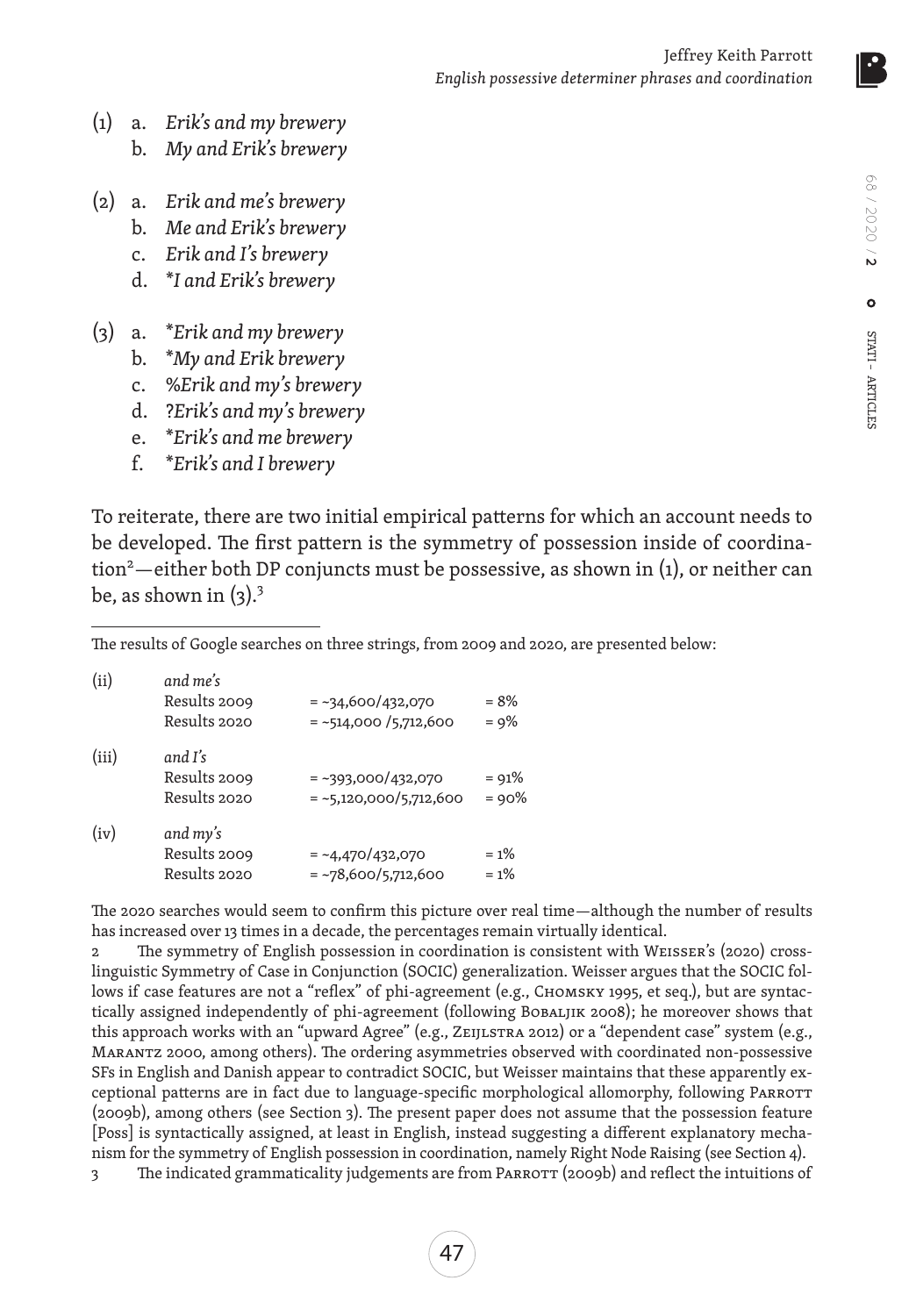The second pattern is that non-possessive pronominal case forms conjoined in a possessive DP are distributed as described by PARROTT (2006, et seq., among others)—namely, there is an unexpected linear ordering asymmetry with the SF but not the OF pronouns, which is exemplified in (2) and explicated in Section 3. In order to provide a theoretically coherent explanation of these facts, a basic model of English possessive morphosyntax is required first.

# **2 A Determiner Phrase analysis of English possessives**

Following for example Postal (1966), ABNEY (1987), and Hudson (1995), among others, let us take English pronominal forms to be exponents of the functional category D. Here, the focus is on possessives, which have three distinct exponents; we may refer to these as "possessive pronominal determiners" (*my*, *your*, *her*, *his*, *its*, *our*, *their*) "possessive pronouns" (*mine*, *yours*, *hers*, *his*, *its*, *ours*, *theirs*), and "possessive phrasal clitics" (*-'s*). The possessive phrasal clitic is certainly a D, as evidenced by its complementary distribution with other determiners, for example, but *-'s* is not a pronoun, because it lacks nominal phi (φ) features for person, number, or gender.

In two footnotes, PARROTT (2009, 272; to appear) sets the possessive determiner and pronoun forms aside from consideration, noting that they are not in complementary distribution with the non-possessive SF/OF forms:

- (4) a. *He produces IPA for me.*
	- b. *His brewery produces IPA for my brewery.*
	- c. *His produces IPA for mine.*

Thus, possessive pronominal forms are not exponents in competition with the nonpossessive SF/OF case forms, which of course are themselves in complementary distribution:

(5) \**Him produces IPA for I.*

Possessive pronominal determiners, which take NP objects like determiners, are in complementary distribution (morphological syncretisms notwithstanding) with possessive pronouns, as well as *-'s* clitic possessor DPs with an elided NP; both of these can substitute for entire DPs just like SF/OF pronouns:

68 / 2020 / **2**

58 / 2020 / 2

STATI – ARTICLES

STATI - ARTICLES

 $\circ$ 

the author; both (3c-d) could receive an asterisk but (3d) is perhaps just barely acceptable, while examples like (3c) are at least scarcely attested.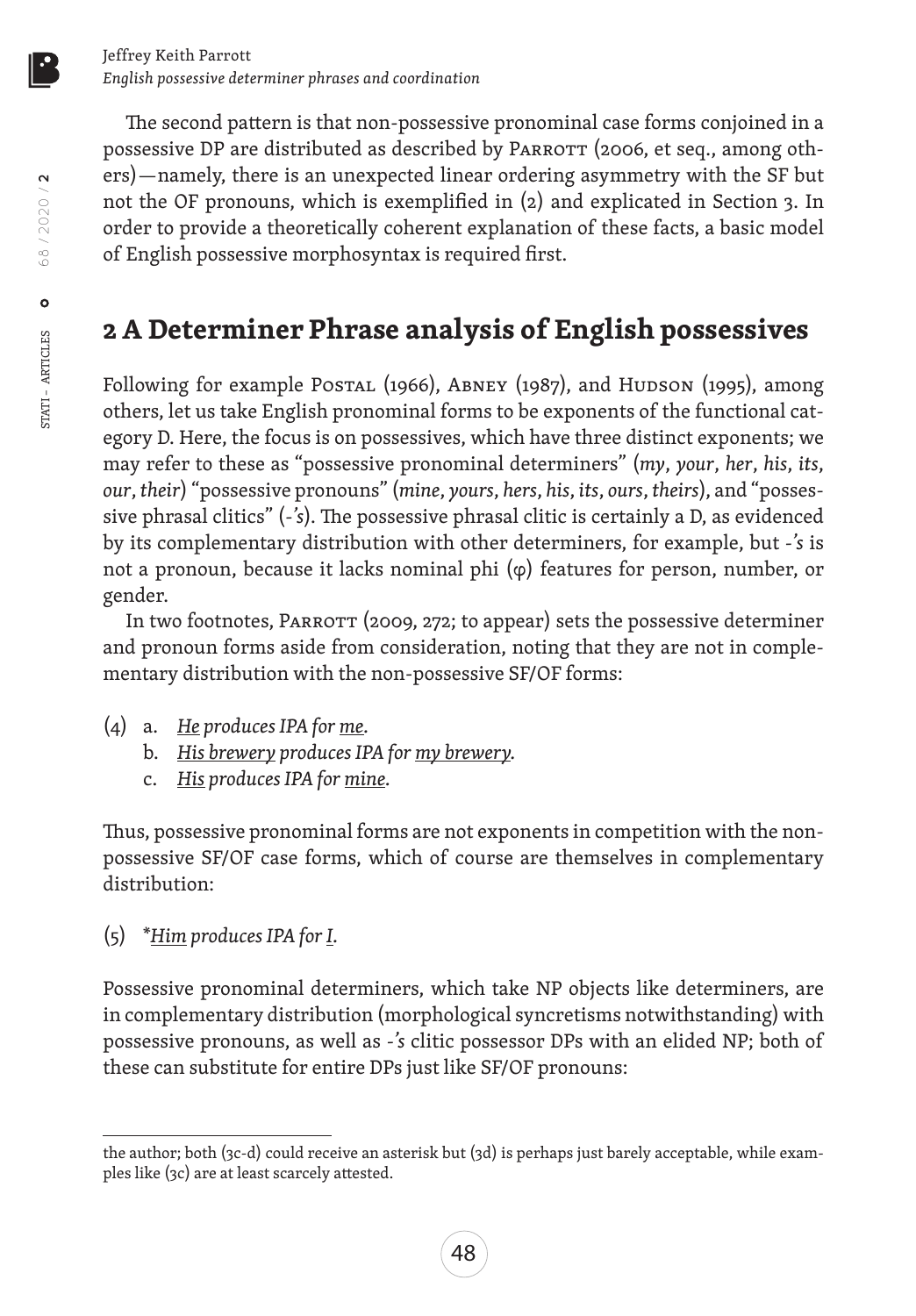- (6) a. *Your brewery produces IPA for mine.*
	- b. *Erik's produces IPA for mine.*
	- c. *\*Yours brewery produces IPA for my.*

Their distribution therefore indicates that possessive pronominal determiners and pronouns (as well as the possessive phrasal clitic) contain a syntactic selectional feature [Poss], which is not shared with the SF/OF case forms. There is moreover straightforward semantic and morphological evidence that this feature [Poss], merged or bundled with D, is interpretable at both the LF and PF interfaces.

At LF, the first-merged internal argument of  $D_{\text{p}_{\text{pos}}|}$  is semantically interpreted as the possessum; the second-merged external argument of  $D_{[p,est]}$  is the possessor.

At PF, the exponence of  $D_{[Poss]}$  depends on the type of constituents with which it has been merged. Alternative analyses of exponence mechanisms may be compatible with the present morphosyntactic approach to English possessives. For example, theories such as Nanosyntax (e.g., Starke 2009, a.o.) allow Vocabulary insertion into non-terminals (cf. Embick 2017 for arguments against non-terminal insertion), dispensing with any post-syntactic morphological operations beyond Vocabulary insertion. However, this paper will limit itself to the DM framework, contrasting a "portmanteau" analysis, whereby a single complex possessive-pronominal terminal is derived by morphological Lowering and Fusion (e.g., Embick – Noyer 2001, Kandybowicz 2007, a.o.), with a contextual allomorphy analysis, whereby the exponents of possessive and pronominal terminals are conditioned by their local morphosyntactic environment; see BONET - HARBOUR (2012) for an overview.4

The following subsections enumerate the respective morphosyntactic structures and possible mechanisms of exponence for the three types of English possessive DPs.

### *2.1 The possessive phrasal clitic* **-'s**

As shown in (7),  $D_{[Poss]}$  can be merged with a full NP (i.e. including a Root and category head *n*) as its internal argument, the possessum; the intermediate DP $_{[p_{\text{oss}}]}$  (given as D' for expository convenience) is then merged with an external argument  $DP_{2}$ , the possessor. As shown in (8), this constituent can itself be a CoDP, a consequence which will be further explored in Section 3.

<sup>4</sup> I am grateful to an anonymous reviewer for helping me see the merits of contextual allomorphy in this analysis.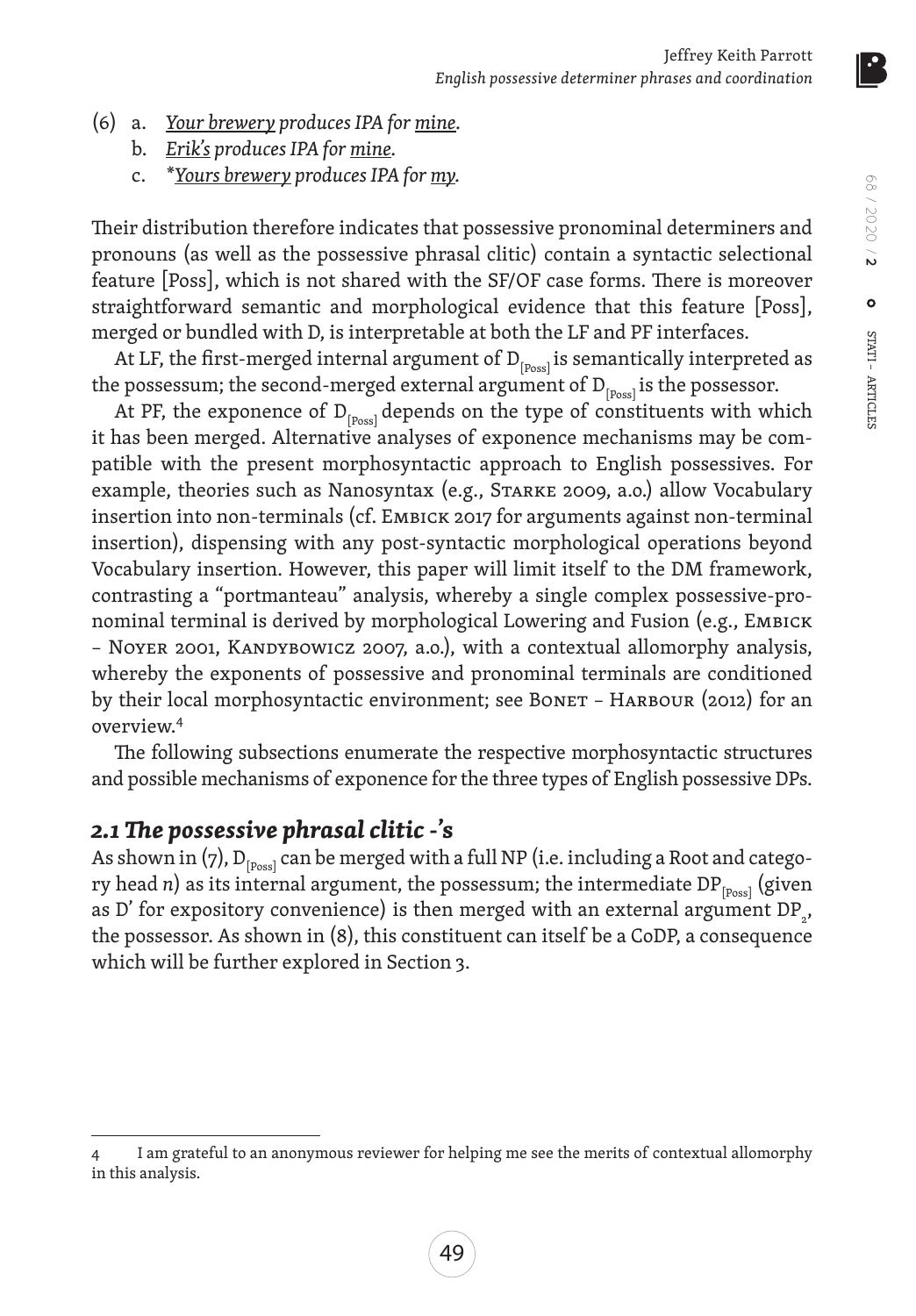

The Vocabulary entry for D<sub>[Poss]</sub> -'s (9) is straightforward: D<sub>[Poss]</sub> is realized as /z/ by default (additional, more specified Vocabulary for  $D_{[p,ext]}$  are given below). This exponent of possession participates in the same phonologically conditioned allomorphy (i.e. [-s]/[-əz]/[-z]) as the /z/ default exponent of nominal plural, as well as the /z/ exponent of verbal agreement with 3sg subjects.

(9)  $D_{[Poss]} \Leftrightarrow /z/$  / elsewhere

In order to account for  ${\rm D}_{\rm [Poss]}$ 's cliticization to the possessor  ${\rm DP}_{_2}$ , as opposed to the possessum NP, it is technically possible to implement a Vocabulary Item with contextual specification for right-adjacency to DP $_{\textrm{\tiny{2}}}$ . However, this move is unnecessary following an approach like ULFSBJORNINN (2019), which augments DM with autosegmental phonology. The exponent of  $D_{[p_{\text{oss}}]}$  in this Vocabulary Item is a "floating" segment /z/ that must be linked to the coda of its adjacent syllable, which is always at the linear right edge of DP $_{\tiny 2}$  because this constituent is syntactically selected by D<sub>[Poss]</sub>. As is well known, possessive -'s can cliticize to a morpheme of any category.<sup>5</sup> Thus the phonological dependency of the possessive clitic may be explained strictly in terms of the phonological properties of its exponent.

# *2.2 The possessive pronominal determiner*

A possessive pronominal determiner will be the exponent when the external argument possessor of  $\mathtt{D}_{\mathsf{[Poss]}}$  is not a full  $\mathtt{DP}_{_2}$  but rather a category head  $n$  containing  $\phi$ features and no Root, as shown in (10).

<sup>5</sup> For a remarkable example, consider this recent attestation from Amy Goodman of Democracy Now, asking a guest about US-backed mercenaries who made a failed attempt to invade Venezuela in the Spring of 2020:

<sup>(</sup>i) *…at who exactly's direction?*

Here, the clitic host itself is of the category adverb, which is adjoined to a possessor Wh-DP selected by D[Poss]; the possessum is the NP *direction*.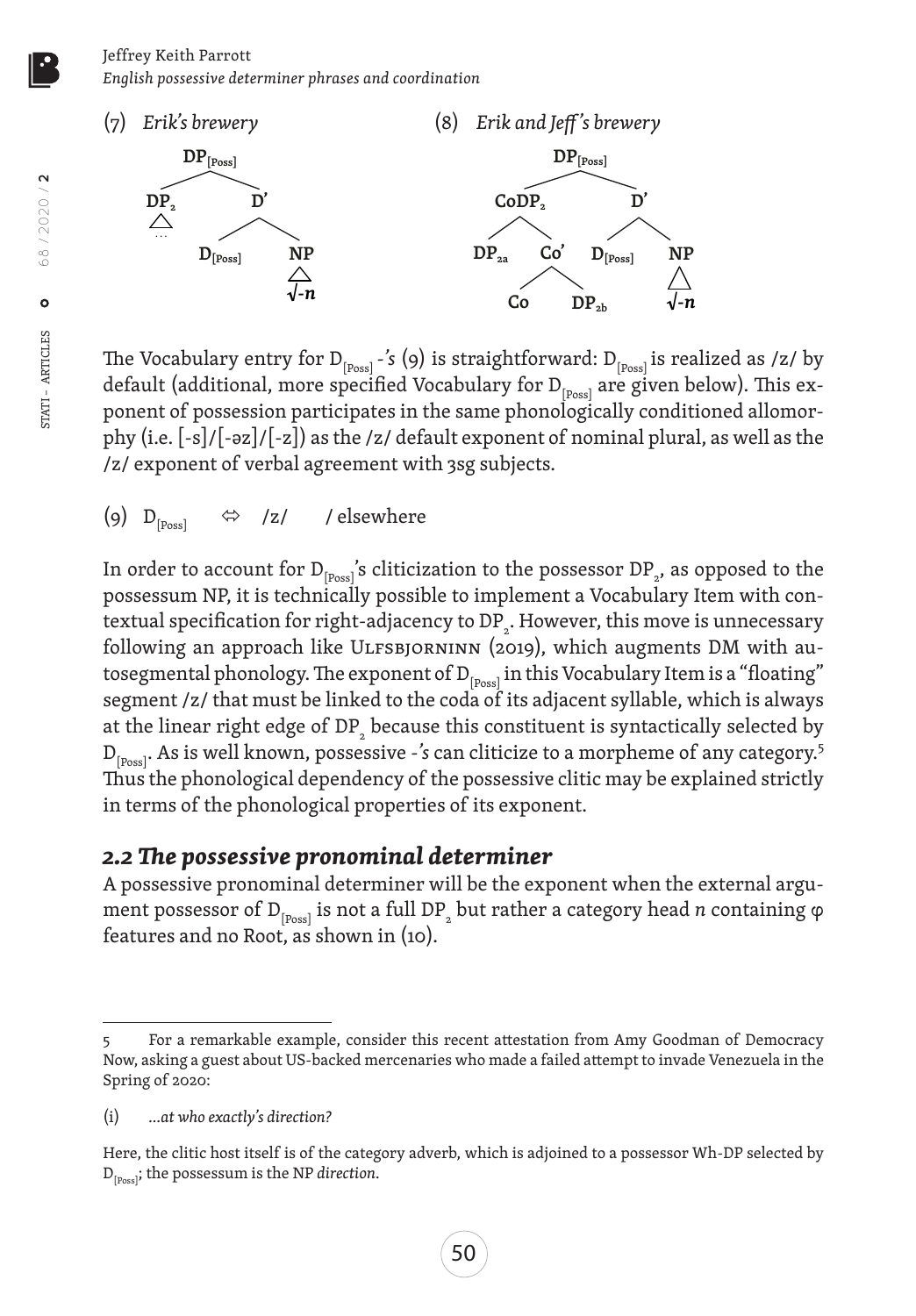

As stated, there are two ways to derive the exponence of English possessive pronominal determiners (*my*, *your*, *his*, *her*, *our*, *their*, *its*) from the morphosyntactic structure in (10) using DM mechanisms.

On a portmanteau analysis,  $n_{[\varphi]}$  lowers to  $\mathrm{D}_{[\mathrm{Poss}]}$  as illustrated in (11), with subsequent Fusion yielding the complex terminal  $[n_{\text{p}}]$  D<sub>[Poss]</sub>] for Vocabulary insertion. Vocabulary items for portmanteau exponents of 1sg (*my*), 2nd person (*your*), masculine (*his*), and schematic possessive pronominal Determiners are given in (12). These exponents are the default for  $[n_{\text{f}_{\text{eq}}} D_{\text{F}_{\text{p}_\text{on}}} ]$  (additional, specified portmanteau Vocabulary are presented below):

| (12) a. $[n_{\text{[1s]}}D_{\text{[Poss]}}]$            | ⇔                 |                               | /mai/ / elsewhere  |
|---------------------------------------------------------|-------------------|-------------------------------|--------------------|
| b. $[n_{\lceil 2\rceil}D_{\lfloor \text{Poss}\rfloor}]$ | ⇔                 |                               | /joər/ / elsewhere |
| c. $[n_{\text{[Masc]}}D_{\text{[Poss]}}]$               | $\Leftrightarrow$ | $/\text{h}$ <sub>IZ</sub> $/$ | / elsewhere        |
| d. $[n_{[\varphi]}D_{[\operatorname{Poss}}]$            | ⇔                 | $\left( \ldots \right)$       | / elsewhere        |

On a contextual allomorphy analysis, no post-syntactic lowering is necessary. Instead of taking the possessive pronominal determiners as exponents of a complex terminal  $[n_{\text{p}_\text{q}} D_{\text{p}_\text{poss}}]$ , we may treat these forms as exponents of  $n_{\text{p}_\text{q}}$  when this terminal has been merged to DP $_{[Poss]}$ , as in (13):

| (13) a. $n_{\text{[1S]}}$ |                        | ⇔ | /maɪ/  | $\underline{\mathsf{L}}$ _ DP <sub>[Poss]</sub>                  |
|---------------------------|------------------------|---|--------|------------------------------------------------------------------|
|                           | b. $n_{\text{a}}$      | ⇔ | /jʊər/ | $/$ $\left[\begin{array}{c}DP_{\text{[Poss]}}\end{array}\right]$ |
|                           | C. $n_{\text{[Masc]}}$ | ⇔ | /hɪz/  | $\lfloor$ _ DP <sub>[Poss]</sub>                                 |
| d.                        | $n_{[\varphi]}$        | ▽ | II     | $ \_\_DP_{[Poss]}$ J                                             |

The complementary distribution of possessive pronouns and pronominal determiners was noted in (6) above. This fact may be explained by the additional Vocabulary item for  $D_{[p_0,s]}$  in (14), which inserts a zero exponent when the terminal has an NP internal argument together with an  $n_{[<sub>ω</sub>]}$  external argument:

$$
(14) D_{[Poss]} \qquad \Leftrightarrow \qquad \emptyset \qquad / [n_{[q]} [ \underline{\qquad} [NP]]
$$

A complete list of the Vocabulary required for both analyses is provided in Section 2.4.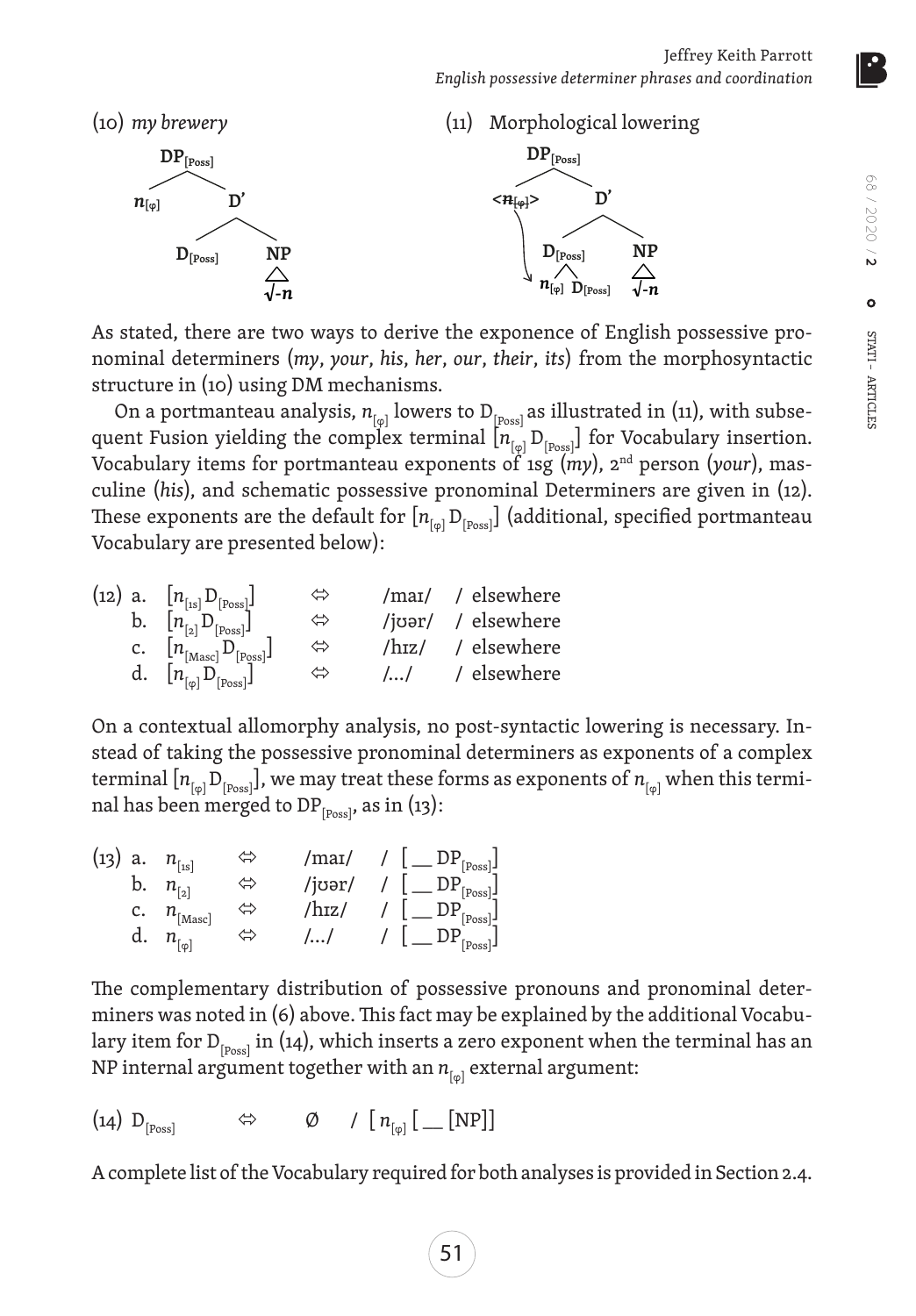### *2.3 The possessive pronoun*

Finally, the possessive pronoun is exponed if the internal argument possessum is a "bare"  $n_{\text{tot}}$  terminal containing no Root and no  $\varphi$  features, as shown in (15).



Let us again consider two routes to the exponence of English possessive pronouns (*mine*, *yours*, *his*, *hers*, *ours*, *theirs*, *its*).

On the portmanteau analysis, the Vocabulary in (17) insert exponence into the complex  $[n_{\text{p}_\text{ion}}]$  terminal created by Merger and Fusion (16). These Vocabulary are contextually specified by a merged  $n_{[6]}$ , while the Vocabulary that expone possessive pronominal determiners (12) are the elsewhere items for the  $[n_{\text{f}_{\text{m}},D_{\text{f}_{\text{p}_{\text{os}}}}]$  terminal.

$$
(17) \ a. [n_{[1s]} D_{[Poss]}] \qquad \Leftrightarrow \qquad / \text{mann} / [[-n_{[s]}] \ b. [n_{[2]} D_{[Poss]}] \qquad \Leftrightarrow \qquad / \text{jorsz} / [[-n_{[s]}] \ c. [n_{[Mass]} D_{[Poss]}] \qquad \Leftrightarrow \qquad / \text{hrz} / [[-n_{[s]}] \ d. [n_{[q]} D_{[Poss]}] \qquad \Leftrightarrow \qquad / ... / [[-n_{[s]}] \ d. [n_{[q]} D_{[Poss]}]
$$

The portmanteau analysis evidently does not capture the generalization that four of these seven exponents (*yours*, *hers*, *ours*, *theirs*) appear to be composed of the possessive pronominal determiner plus the default /z/ exponent of  $D_{\text{p}_\text{pos}}$  (e.g. /jʊər/ ~ /jʊər+z/, etc.). The exceptions are the 1sg form *mine* (/maɪ/ ~ /maɪ+n/ ~ \*/maɪ+z/), which seems to involve suppletion, and the masculine and neuter forms *his* and *its*, which are syncretic with their corresponding possessive pronominal determiners and thus implicate a zero alternation  $(|hzz| \sim /hzz+\emptyset/ \sim */hzz+\partial z/$ ).<sup>6</sup> All of this is coincidental on the portmanteau analysis, since the Vocabulary for both types of possessives (12) and (17) differ only in their morphosyntactic-contextual specification.

On the contextual allomorphy analysis, these facts can be handled with the addition of specified Vocabulary items for  $D_{[Poss]}$  (18) without any changes to the Vocabulary for  $n_{\text{f} \text{g}}$ :

52

<sup>6</sup> For reasons of space, and to avoid empirical or theoretical complications related to gender, the 3sg neuter form will not be discussed further (for recent DM approaches to gender, see e.g., Kramer 2015, PARROTT 2015).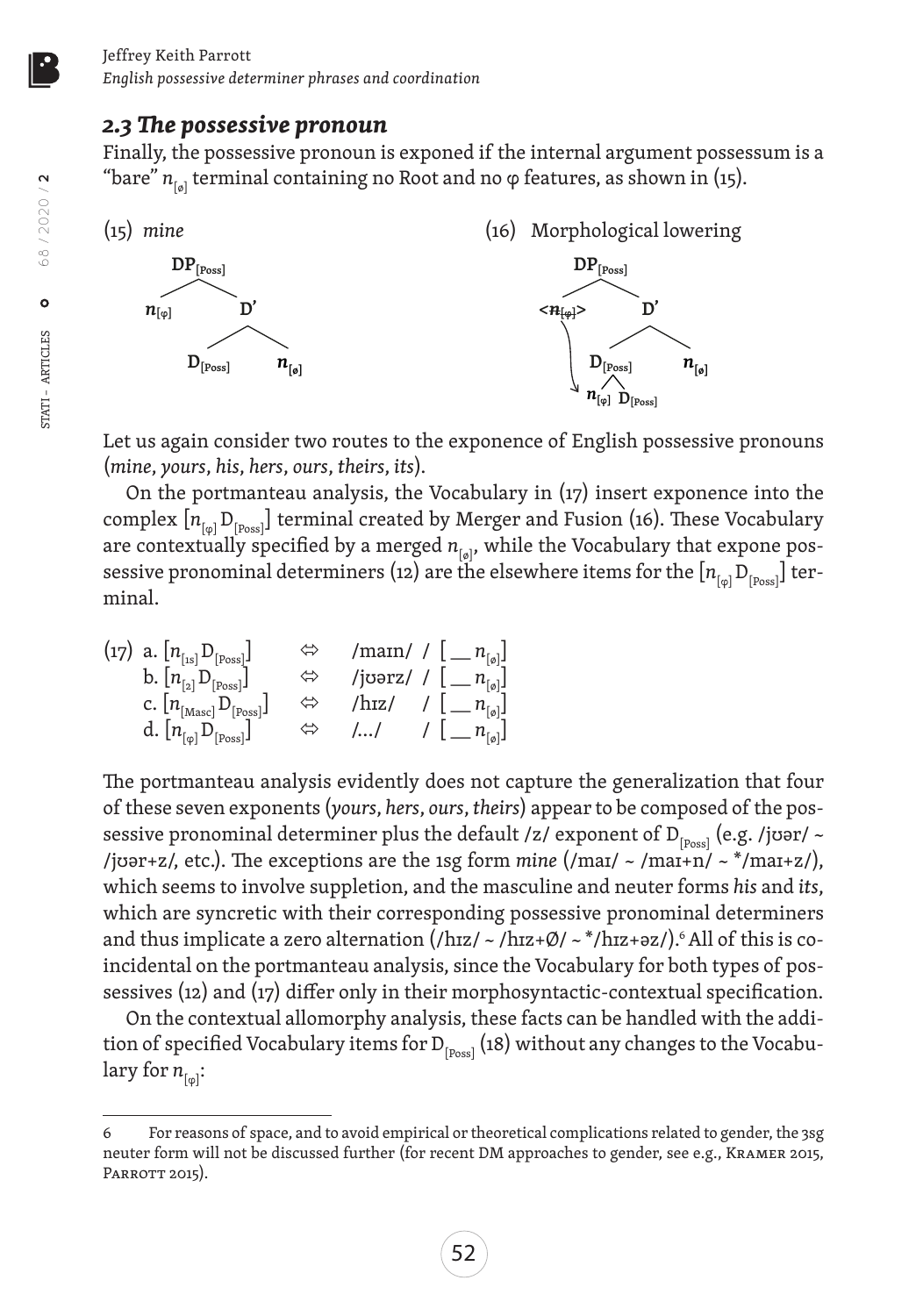(18) a.  $D_{\text{[Poss]}} \iff |n| \quad / [n_{\text{[ns]}} [-n_{\text{[0]}}]]$  $\begin{matrix} \texttt{b.} & \texttt{D}_{[\text{Poss}]} & \Leftrightarrow & \texttt{\oslash} & \texttt{\nearrow} & [n_{[\text{Masc}]} \, [ \,\_\_\_\texttt{[0]} ] ] \end{matrix} \end{matrix}$ 

The Vocabulary item in (18a) inserts the exponent /-n/ when  $D_{[Poss]}$  has been merged with  $n_{\text{[ø]} }$  and  $n_{\text{[1s]} }$ , while (18b) inserts the zero exponent Ø when  $D_{\text{[Poss] }}$  has been merged with  $n_{\text{tot}}$  and  $n_{\text{Mascl}}$ . The Vocabulary for  $n_{\text{tot}}$  (13) are inserted normally, along with the default /z/ exponent of  $D_{\text{p}_\text{pos}}(9)$  in the environments not specified by (18), to yield the possessive pronoun forms.

### *2.4 Summary and comparison of exponence mechanisms*

In summary, the semantically interpretable morphosyntactic structures that are the input to the PF exponence module are repeated in bracket format (19a-c), corresponding to  $(7)$ ,  $(10)$ , and  $(15)$  above.

| (19) a. Possessive phrasal clitic:                                                                                                                                                                                                                                                             |                                                                                                                     |
|------------------------------------------------------------------------------------------------------------------------------------------------------------------------------------------------------------------------------------------------------------------------------------------------|---------------------------------------------------------------------------------------------------------------------|
| a. Possessive phrasal clitic: $\begin{array}{ccc} \text{[DP}_{_2}\left[\text{D}_{\text{[Poss]}}\text{NP}_{[\sqrt{-n}]}\right] \\ \text{b. } & \text{Posesesive pronominal determiners: } & \left[n_{[{\phi}]} \left[\text{D}_{\text{[Poss]}}\text{NP}_{[\sqrt{-n}]}\right]\right] \end{array}$ |                                                                                                                     |
| c. Possessive pronouns:                                                                                                                                                                                                                                                                        | $\left[n_{\left[\varphi\right]}\left[\mathrm{D}_{\left[\mathrm{Poss}\right]}n_{\left[\varphi\right]}\right]\right]$ |

On the portmanteau analysis,  $n_{\text{[ω]}}$  lowers to and Fuses with  $D_{\text{[Poss]}}$ , forming a complex terminal  $[n_{\text{f}_{\varphi}}]$   $D_{\text{[Poss]}}$ , see (11) and (16). The Vocabulary repeated here as (20)–(21), corresponding to (12) and (17), insert the exponents for possessive pronouns when  $[n_{\text{p}}]$  D<sub>[Poss</sub>] is contextually specified as merged to  $n_{\text{p}}$  (20), and elsewhere insert the exponents for possessive pronominal determiners (21). On both analyses under consideration, /-z/ is the default exponent for  $D_{[Poss]}(9)$ ; however, on the portmanteau analysis it has no competitors (22).

(20) a. 
$$
[n_{[1s]}D_{[Poss]}]
$$
  $\Leftrightarrow$  /man/ /  $[-n_{[o]}]$   
\nb.  $[n_{[2]}D_{[Poss]}]$   $\Leftrightarrow$  /joerz/ /  $[-n_{[o]}]$   
\nc.  $[n_{[Mass]}D_{[Poss]}]$   $\Leftrightarrow$  /hrz/ /  $[-n_{[o]}]$   
\nd.  $[n_{[o]}D_{[Poss]}]$   $\Leftrightarrow$  /hrz/ /  $[-n_{[o]}]$   
\n(21) a.  $[n_{[1s]}D_{[Poss]}]$   $\Leftrightarrow$  /man/ / elsewhere  
\nb.  $[n_{[2]}D_{[Poss]}]$   $\Leftrightarrow$  /joer/ / elsewhere  
\nc.  $[n_{[Mass]}D_{[Poss]}]$   $\Leftrightarrow$  /hrz/ / elsewhere  
\nd.  $[n_{[o]}D_{[Poss]}]$   $\Leftrightarrow$  /hrz/ / elsewhere  
\n(22)  $D_{[Poss]}$   $\Leftrightarrow$  /z/

On the contextual allomorphy analysis, no post-syntactic movement or other terminal-modifying operations take place. The Vocabulary repeated together below as (23)–(24), corresponding to (9), (13), (14) and (18) above, insert competing exponents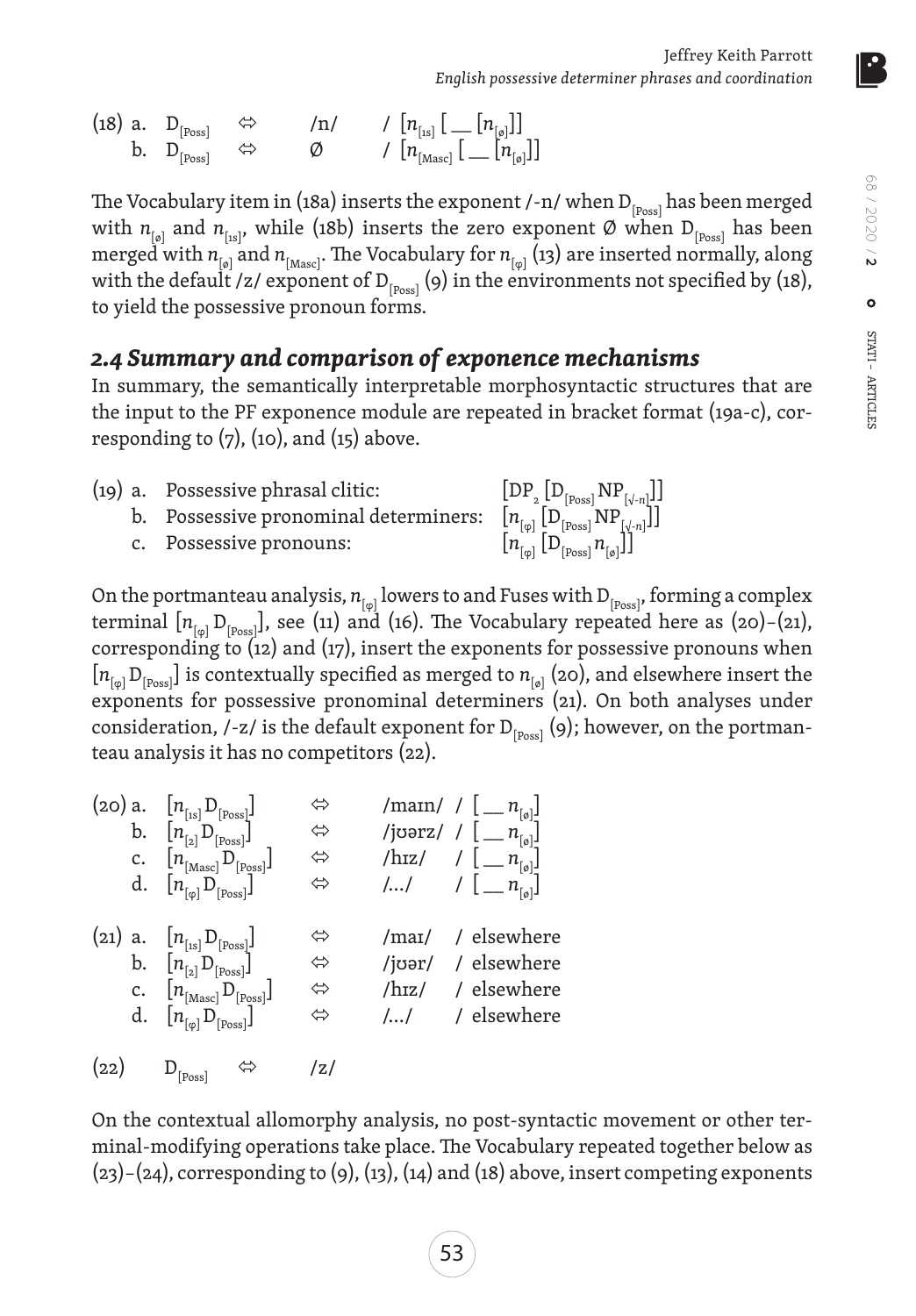into the  $n_{\text{[ω]}}$  and  $D_{\text{[poss]}}$  terminals of the structures (19b-c) "as is", according to the elsewhere principle. As noted, /-z/ is also the elsewhere Vocabulary item on the contextually allomorphy analysis (24d), but here there are three other, more specified competitors for insertion into for  $D_{[Poss]}$ .

| (23) a. $n_{[1s]}$<br>b.   | $n_{\lceil 2\rceil}$<br>$c.$ $n_{[Masc]}$<br>d. $n_{\lbrack\varphi]}$ | ⇔<br>⇔<br>⇔ |                               | /mai/ / $\lfloor$ DP <sub>[Poss]</sub><br>/joər/ / $[\_\text{Des}]$<br>/hɪz/ / $[$ $\mathbb{D}P_{\text{[Poss]}}]$<br>$  $ $ $ $[$ $DP_{[Poss]}]$                                                                                     |
|----------------------------|-----------------------------------------------------------------------|-------------|-------------------------------|--------------------------------------------------------------------------------------------------------------------------------------------------------------------------------------------------------------------------------------|
| (24) a. $D_{[Poss]}$<br>d. | b. $D_{[Poss]}$<br>c. $D_{[Poss]}$<br>$D_{\text{[Poss]}}$             | ⇔<br>⇔<br>⇔ | $[-n]$<br>Ø<br>Ø<br>$1 - 7.1$ | / $[n_{\text{[1s]}}]$ $[n_{\text{[0]}}]$<br>/ $\left[n_{\text{[Masc]}}\right]\left[\right.\left.\left.\left[n_{\text{[0]}}\right]\right]\right]$<br>/ $\lfloor n_{\lbrack \varphi \rbrack} \lfloor \text{NP} \rfloor$<br>/ elsewhere |

Upon comparative evaluation, the contextual allomorphy analysis of English possessives has two clear advantages that put it ahead of a portmanteau treatment in my view. First, it is theoretically desirable in any framework to postulate fewer overall mechanisms, and contextually allomorphy works without the post-syntactic operations required by the portmanteau approach. Second, contextually allomorphy offers a better empirical fit to the distributional facts, explaining foremost why the exponent /-z/ appears in possessive pronouns, whereas the portmanteau analysis overlooks such facts as accidental.

# **3 Pronominal case forms in CoDP possessors**

Having established some preliminary morphosyntactic mechanisms for English PossDPs, we can now consider how they interact with coordination, starting with non-possessive SF/OF pronouns inside CoDPs that are the possessor external argument of  $D_{\text{[p}_\text{ossl}} - \text{'s}.$ 

As repeated here as for convenience, OF pronouns may occur as either the first (25b) or second (25a) conjunct of a possessor CoDP. The 1s SF pronoun may occur as the second conjunct of a possessor CoDP (25c) but is impossible as the first conjunct (25d):

- (25) a. *Erik and me's brewery*
	- b. *Me and Erik's brewery*
	- c. *Erik and I's brewery*
	- d. \**I and Erik's brewery*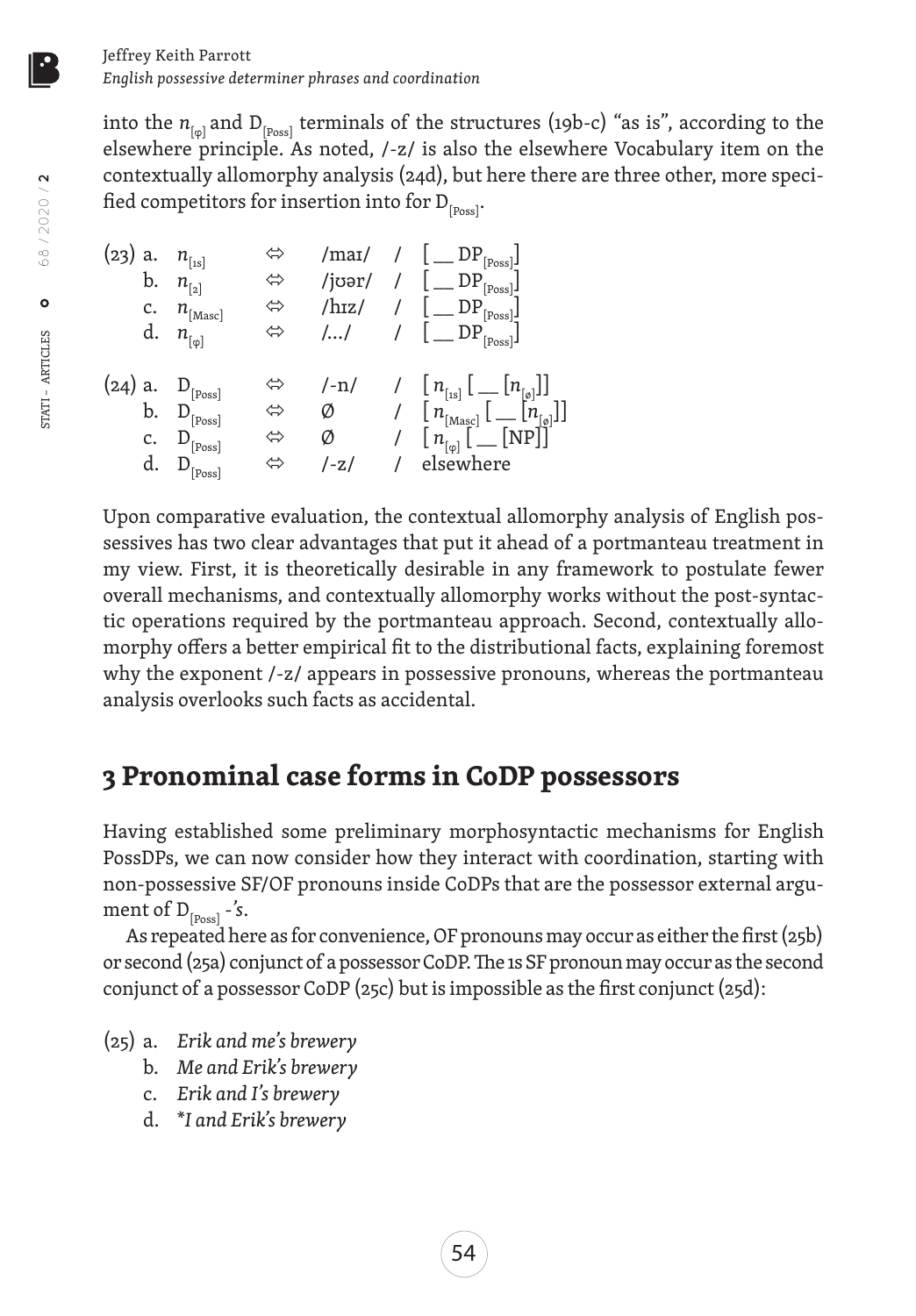With 3sg (masculine, or feminine, but not case-syncretized neuter) pronouns, the pattern is the same for OFs, which may occur in either conjunct, as shown in (26ab), but it is reversed for SFs—a SF 3sgM/F pronoun may occur in first (26d) but not the second conjunct (26c):

- (26) a. *Jeff and him's brewery*
	- b. *Him and Jeff 's brewery*
	- c. \**Jeff and he's brewery*
	- d. *He and Jeff 's brewery*

Evidently, these facts are a problem for any theory that claims SF, OF, and possessive pronominal forms are all exponents of Case features assigned by syntactic mechanisms (see Footnote 2 above and sources cited for an overview of various theoretical approaches). If that were so, it would be surprising to see non-possessive OFs or SFs inside a CoDP that should be assigned "genitive" or "possessive" case—all of (25a-d) would be predicted to be ungrammatical.7

# *3.1 Case variation in English and cross-linguistically*

It is equally evident that the asymmetrical ordering distribution of SF/OF pronouns in possessor CoDPs is indistinguishable from the asymmetrical ordering distribution of SF/OF pronouns in non-possessor CoDPs. Indeed, this pattern is sociolinguistically salient for virtually all native speakers of English (for just a taste of the prescriptive noteriety associated with English pronoun case-form variatiton, see e.g., O'Conner 1996, among innumerable others). The attestations given in (27b-c), from PARROTT (to appear), exemplify variable pronominal case mismatches, with 1s OFs possible in both conjuncts of subject CoDPs (27a-b) and 1s SFs possible in the second (27c) but not the first conjunct (27d) of object CoDPs:

- (27) a. *Steve and me were in our own bubble*.
	- b. *There was another period where me and other people…were making a mistake*.
	- c. *And if our troops do lose, it's Night of the Living Dead for you and I*.
	- d. \**…it's Night of the Living Dead for I and you*.

In the generative syntax literature, the phenomenon of English pronoun case variation inside CoDPs was to my knowledge first discussed by EMONDS (1986). His proposal was that English pronouns do not express abstract Case features but are

As an anonymous reviewer points out, it might technically be possible to handle such facts with Pesetsky's (2013) "case stacking" model. However, this proposal was made to account for phenomena in rich-case Russian which have no analogue in pronominal-case Germanic languages. It is not clear how the system would apply to the patterns of case variation attested in English and Danish, and Pesetsky (2013) does not attempt to do so.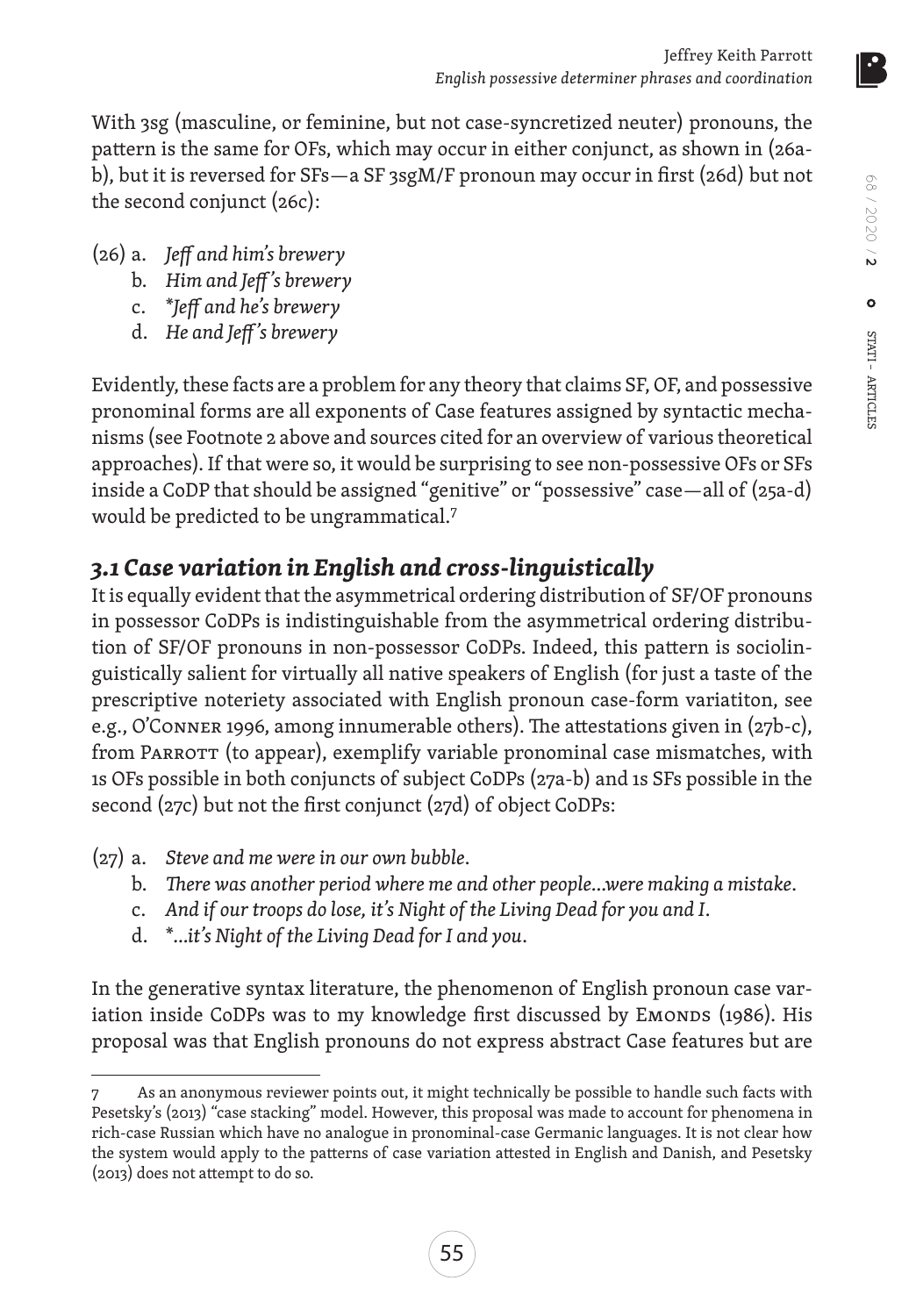instead syntactic-contextual allomorphs: SFs are the morphological realization of pronouns in the subject position of finite clauses, while OFs are the default realization of pronouns in any other structural position—crucially including the inside of CoDPs. This approach makes it possible to explain case variation in a heterogenous cluster of other syntactic structures, such as predicates (e.g. *It was definitely him/\*he*) inter alia, using a single mechanism. Emonds furthermore points toward a typological account of case variation, based on hypothesized principles underlying acquisition of morphological distinctions.

Subsequent treatments of English pronominal case variation in coordination and associated structures, however, have declined to adopt Emonds's idea or undertake much cross-linguistic investigation. Various interacting mechanisms (Johannessen 1998), parameters (Schütze 2001), or constraints (Quinn 2005) have been proposed instead, including "extra-grammatical viruses" (SOBIN 1997, 2009). Meanwhile, despite posing prima facie difficulties for extant theories of syntactic Case and its morphological realization, the well-documented phenomena of English pronominal case variation in CoDPs and other structures are not even mentioned, much less explained in the contemporary generative theoretical literature on Case; see e.g., Lasnik (2008) for a historical overview, Baker (2015) for a current synthesis including dependency approaches, or cf. MALCHUKOV - SPENCER (2009) for reviews of some non-generative theories).

Against this backdrop, PARROTT (2006, 2007) sought to revive EMONDS' (1986) analysis and implement its core concept within the DM framework. Inquiry into North Germanic languages motivated by the theoretical approach (PARROTT 2009b) has shown that Danish, which like English has morphological case distinctions limited to a subset of personal pronouns, patterns identically with English regarding SF/OF variation in CoDPs and the diagnostic cluster of syntactic structures:

(28) Attestations from the Lanchart Corpus (PARROTT to appear)

| a. | mig<br>me | oq<br>and | min<br>my        | lillebror<br>little-brother must | skal          | tage | bussen<br>take bus-the |
|----|-----------|-----------|------------------|----------------------------------|---------------|------|------------------------|
| b. |           | fem år    | imellem          | min                              | bror          | oq   | jeg                    |
|    | five      | years     | between          | my                               | brother and I |      |                        |
| c. |           | *fem år   | imellem          | jeg                              | oq            | min  | bror                   |
|    | five      |           | years in-between |                                  | and           | my   | brother                |

Case variation of the English/Danish type has been empirically confirmed as unattested and ungrammatical in Faroese (PARROTT 2009a, THRÁINSSON et al. 2004), nor is such variation reported in Icelandic (Thráinsson 2007). Perhaps this is not a shock to the intuition, considering that these languages display "rich" case morphology on multiple elements in DPs. However, variation of the English/Danish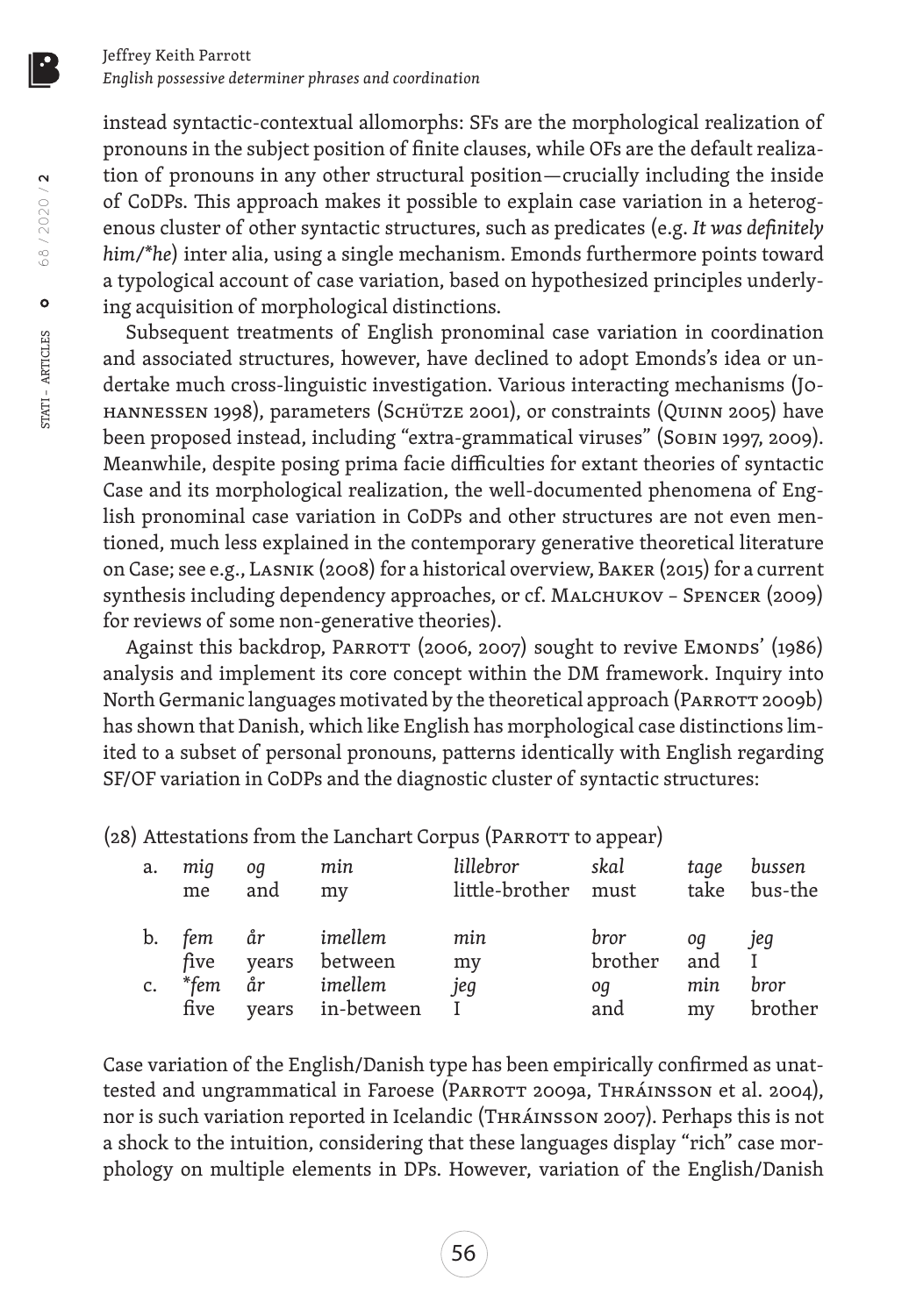type is also unattested and ungrammatical in pronominal-case Swedish (SIGURDSson 2006). Although less is understood about the distribution of case forms in the significantly diverse varieties of Norwegian, it seems that both the English/Danish and the Swedish case variation patterns are attested (JOHANNESSEN 2014).

As for the Germanic family at large, rich-case German along with pronominalcase Dutch and Afrikaans pattern with Icelandic/Faroese and Swedish respectively in not attesting case variation in CoDPs, predicates, or the other diagnostic syntactic structures documented for English and Danish (PARROTT to appear).

## *3.2 A DM analysis of English/Danish pronoun case allomorphy*

PARROTT's (2006, et seq.) proposed DM-theoretical model offers a comprehensive accounting for case variation and case typology in Germanic. Developing the basic insight of EMONDS (1986), Parrott argues that the characteristic pattern of case variation seen in English and Danish results because the post-syntactic mechanisms of morphological case exponence in these languages are fundamentally different from those mechanisms in other languages. In rich-case languages like Faroese or pronominal-case languages like Swedish, case morphology expones morphosyntactic features which are assigned to DPs. In English and Danish, pronoun case forms do not expone assigned case features but instead are allomorphs conditioned by morphosyntactic context.

The schematic pronominal case Vocabulary for English and Danish given in (29) show that SFs are inserted when a pronoun terminal  $D_{f(x)}$  is merged to a finite TP, while OFs are the elsewhere item inserted for pronouns in all other syntactic contexts.<sup>8</sup>



Assuming a standard phrase structure for coordination (e.g. Munn 1994; for trees see  $(8)$  above and  $(31)-(32)$  below), pronouns inside CoDPs are not in the morphosyntactic environment specified by the pronominal Vocabulary entries for English/ Danish SFs (29). Therefore, SFs are not inserted, resulting in default insertion of the elsewhere OFs in CoDPs, regardless of which conjunct, and regardless of whether the whole CoDP is a finite-clause subject or otherwise.

<sup>8</sup> For reasons of space, this paper will take no position on the morphosyntactic derivation of SF/OF pronouns, other than to note that they contain nominal φ features and D without [Poss].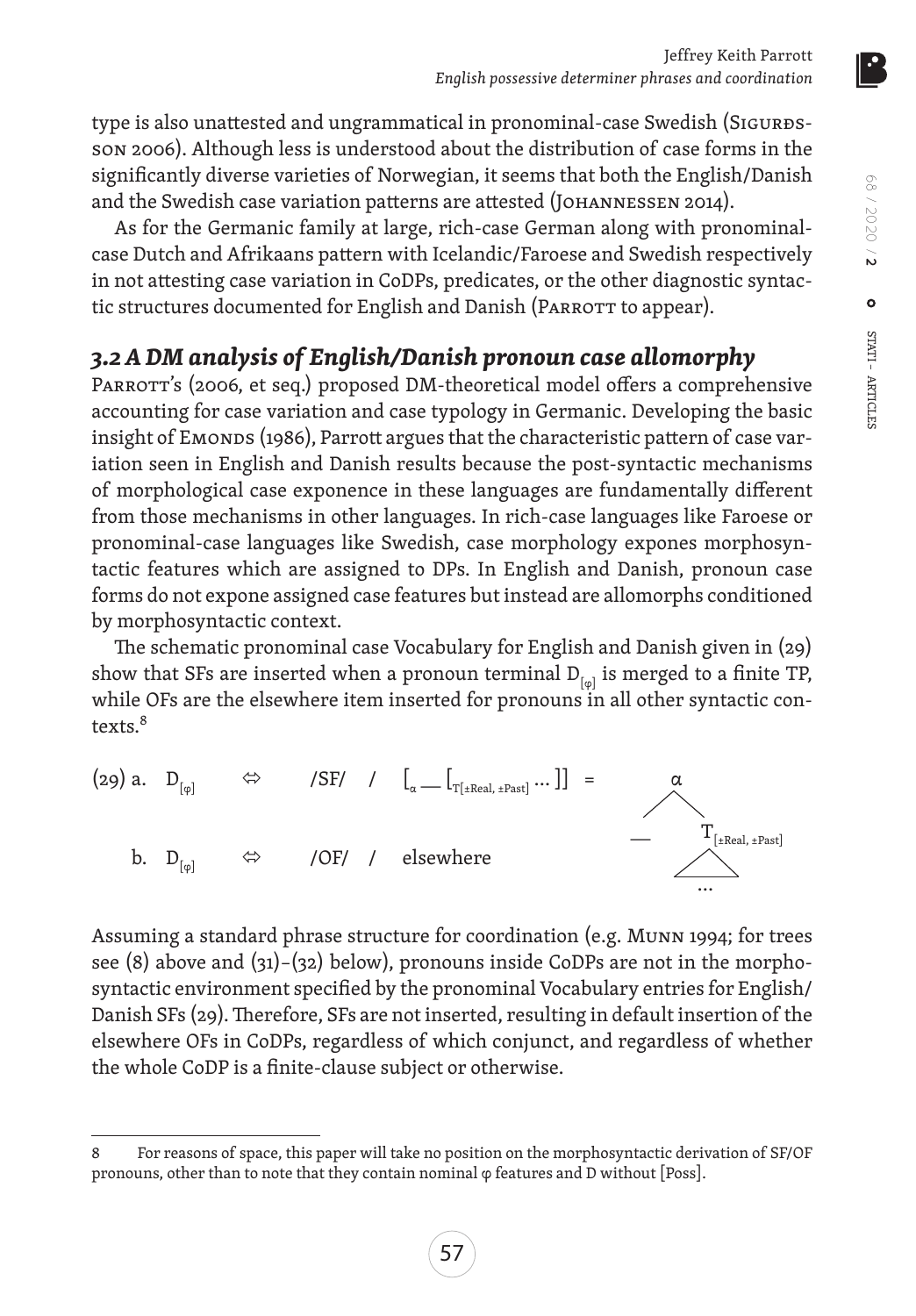SFs in CoDPs, with their idiosyncratic, item-specific linear conjunct ordering asymmetries, must on any approach be modelled by a distinct mechanism; however, this mechanism need not, indeed should not, be ad hoc or "extra-grammatical". Parrott argues that normative pressure persuades some—but not all—individual speakers to add additional entries to their pronominal Vocabulary. The most widely learned "supplemental" Vocabulary item, shown in (30), inserts the SF *I*/*jeg* into 1s pronouns that are right-adjacent to the coordinate head *and/og*:

|  |  | (30) Supplementary Vocabulary for English and Danish 1s pronouns in CoDP |
|--|--|--------------------------------------------------------------------------|
|  |  | a. $D_{[1s]} \Leftrightarrow$ /ar/ / $Co^{\circ}$ *                      |
|  |  | b. $D_{\text{[1s]}} \quad \Leftrightarrow \quad$ /jar/ / $Co^*$ _        |

If a speaker has only the supplemental Vocabulary in (30), they can generate mixed case forms in CoDPs (i.e. *him and I* but \**I and him*), which is robustly attested in English and Danish (PARROTT to appear). For sociolinguistic but not mechanistic reasons, there is an implicational relationship between the supplementary Vocabulary for 1s and those for 3sgM/F pronouns, which specify left adjacency to the coordinate head: a person who is sufficiently motivated by prescription to learn the *(s)he and* supplemental Vocabulary items will not fail to learn the *and I* ones. Because these supplementary Vocabulary items are not more or less specific than those for the SFs (29a), there is no competition for insertion, thus providing a reasonable mechanism for the observed sociolinguistic variation illustrated in examples (27)–(28) and documented in the cited sources.

For further details about the data and theories discussed here, a full enumeration of which would carry us far beyond the domain explored by this paper, see Parкотт (to appear) and sources cited therein.

### *3.3 SFs/OFs in possessor CoDPs*

Returning to possessives, Parrott's analysis as sketched above predicts just the pattern seen in examples (2) and (25), where OFs can appear in either conjunct, but the 1s SF only in the second conjunct, of a CoDP with the possessive phrasal clitic *-'s*. The trees in (31)–(32) show that non-possessive pronouns  $DP_{f_{\text{tot}}}$  will receive SF/OF exponence as usual, according to the Vocabulary given in (29)–(30), when they are inside a CoDP that is the possessor external argument of  $D_{[Poss]}$ :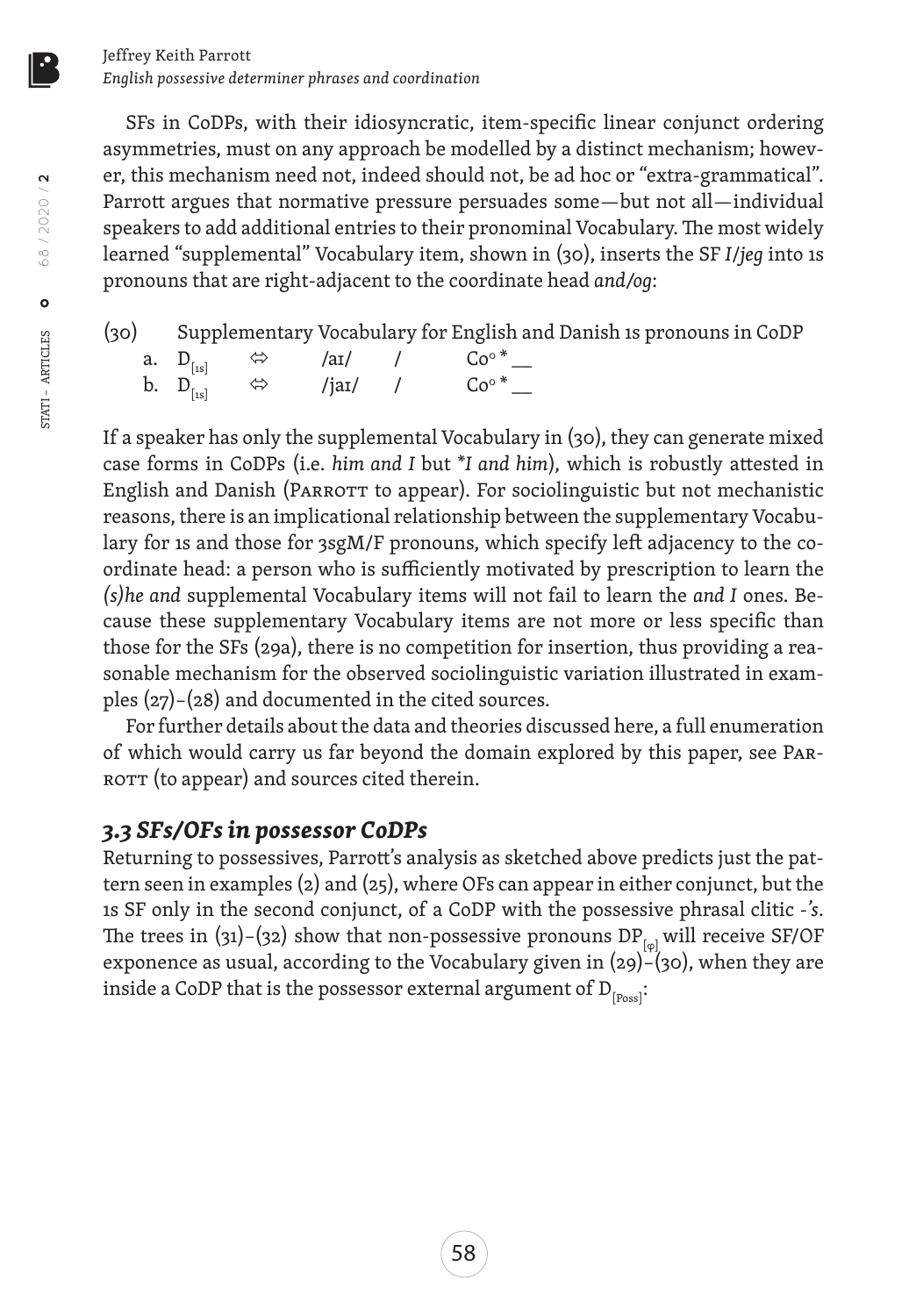Jeffrey Keith Parrott *English possessive determiner phrases and coordination*



The reason for this pattern is that syntactic structure external to the CoDP is not specified in the pronominal vocabulary of English and Danish. Therefore, the SF/ OF distribution inside a possessor CoDP is the same as inside a subject or an object CoDP, consistent with PARROTT's (2006, et seq.) model of pronominal case typology and variation in Germanic.

# **4. PossDPs in CoDPs as RNR**

In light of the DP analysis of English possessives proposed in Section 2, we turn now to consider PossDPs inside CoDPs, as illustrated in (1) and (3) and repeated here:

- (33) a. *Erik's and my brewery*
	- b. *My and Erik's brewery*
- (34) a. \**Erik and my brewery*
	- b. \**My and Erik brewery*
	- c. %*Erik and my's brewery*
	- d. ?*Erik's and my's brewery*
	- e. \**Erik's and me brewery*
	- f. \**Erik's and I brewery*

The pattern here is apparently less complicated than the ones discussed in Section 4. Inside a CoDP, either both conjuncts can be PossDPs, see (1) and (33), or neither need be, see (2) and (25), but asymmetry of (non-) possessive DP conjuncts inside a CoDP is ungrammatical, see (3) and (34), notwithstanding the marginal and rarely attested (3) and (34c-d). In fact, the symmetrical pattern of possession inside CoDPs extends to the three different types of PossDPs modeled in Section 3.1. As exemplified in (35), a possessor DP with its NP object cannot be coordinated with a possessive pronoun, cf.  $(1)$  and  $(33)$ :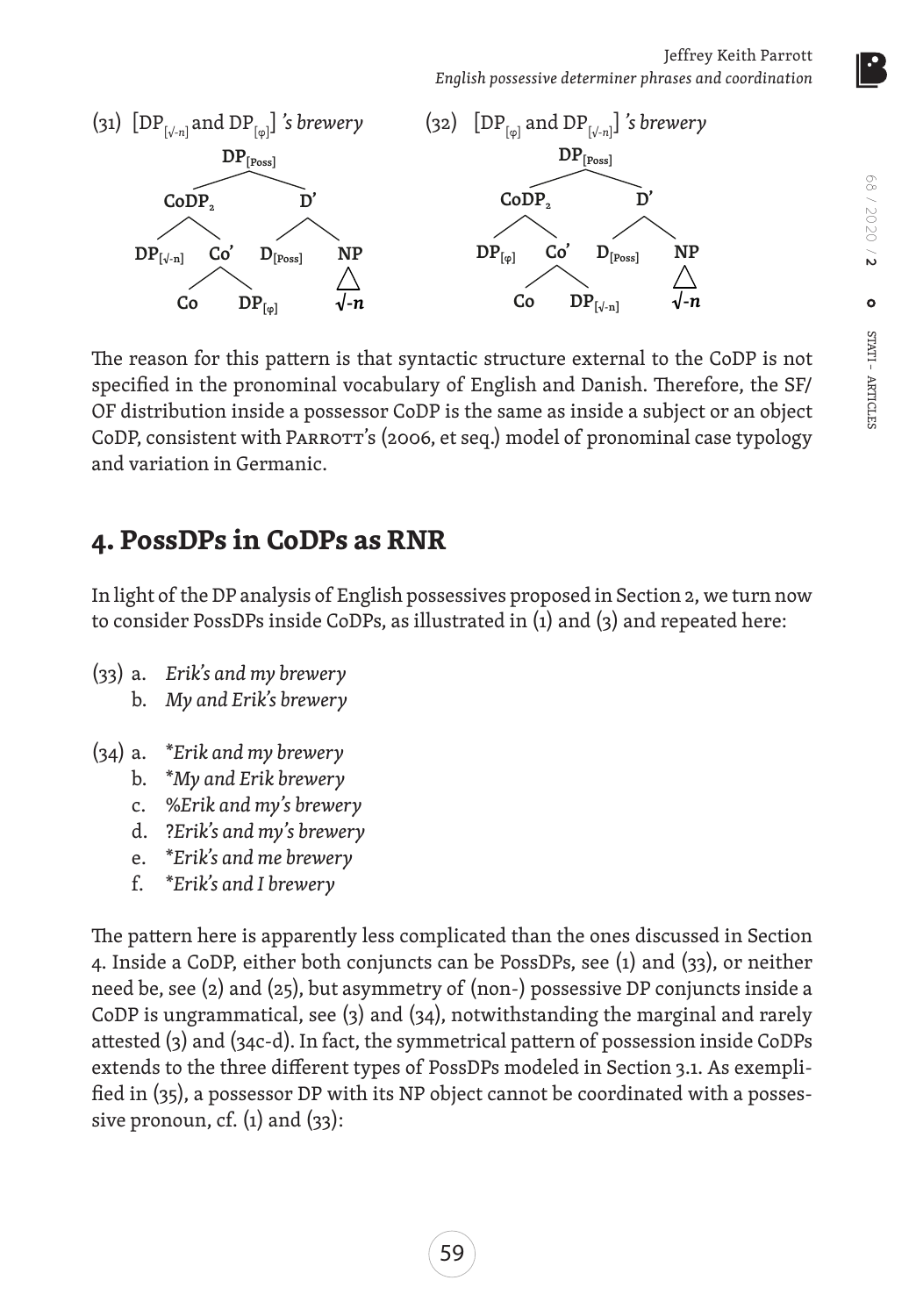(35) a. \**Erik's and mine brewery* b. ?*Mine and Erik's brewery*

However, as shown in (36), a possessor DP with a zero object can be coordinated with a possessive pronoun:

- (36) a. *Erik's and mine are in the Northwest*.
	- b. *Mine and Erik's are in the Northwest*.

Furthermore, (37) shows that a possessive pronominal determiner, with (37a-b) or without (37c-d) its NP object, cannot be coordinated with a possessive pronoun:

- (37) a. \**Your and mine brewery*
	- b. \**Mine and your brewery*
	- c. \**Your and mine are in the Northwest*.
	- d. \**Mine and your are in the Northwest*.

Again, symmetrical coordination of possessive pronouns is perfectly acceptable:

- (38) a. *Yours and mine are in the Northwest*.
	- b. *Mine and yours are in the Northwest*.

According to the analysis of English PossDPs suggested in Section 2, what the possessive phrasal clitic and the possessive pronominal determiners have in common is the possibility of a full NP object, whereas the possessive pronouns include a null *n* as an internal constituent.

This set of observations about the symmetry of PossDPs in CoDPs most clearly implicates some kind of Right Node Raising (RNR). CITKO (2017) provides an exhaustive and up-to-date overview of the large literature on this syntactic phenomenon, which "involves a coordinate structure in which a single element … is understood as being 'shared' ... between the two conjuncts" (CITKO 2017, 1f.). A canonical example of RNR, shown in (39), is a verbal object shared by coordinated clauses:

(39) *Erik loved \_\_ and Jeff hated \_\_* [*the sour beer*]*.*

Evidently, coordinated PossDPs can be treated the same way:

(40) a. *Erik's \_\_ and my \_\_* [*brewery*] b. *My \_\_ and Erik's \_\_* [*brewery*]

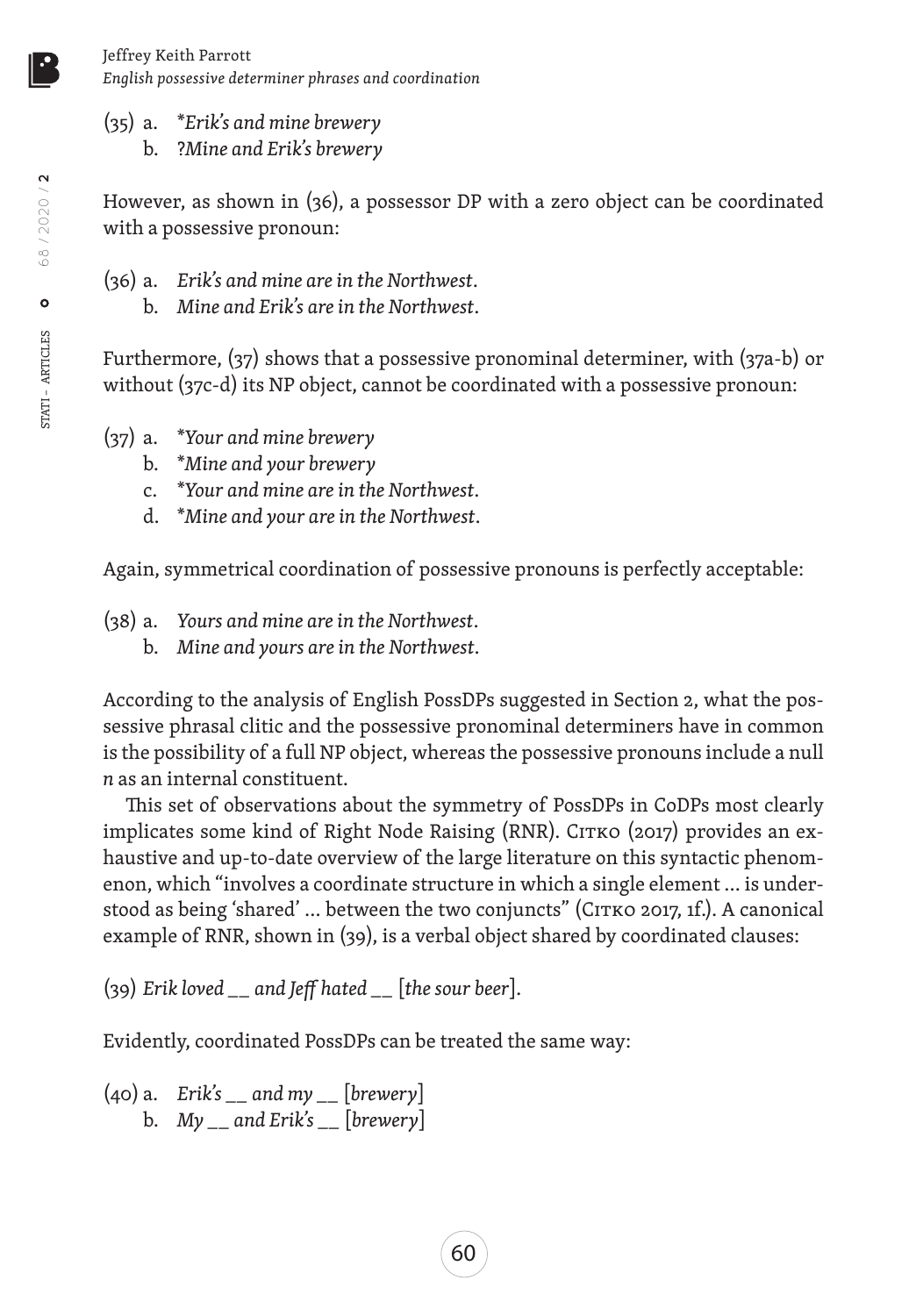RNR is always symmetrical; it is ungrammatical to "raise" only one conjunct from a coordinate:

(41) a. \**Erik loved \_\_ and Jeff arrived/slept \_x \_* [*the sour beer*]. b. \**Jeff arrived/slept \_x \_ and Erik loved \_\_* [*the sour beer*].

RNR thus readily explains the symmetry of PossDPs in CoDPs observed in examples (33)–(38). Possessive pronouns and possessor DPs with zero objects can be coordinated with each other but not with possessive pronominal determiners or possessor DPs with NP objects, because that would require asymmetric "raising" from only one conjunct:

(42) a. \**Erik \_x \_ and my \_\_* [*brewery*] b. \**My \_\_ and Erik \_x \_* [*brewery*] c. \**Erik's \_\_ and mine \_x \_* [*brewery*] d. \**Mine \_x \_ and Erik's \_\_* [*brewery*] e. \**Your \_\_ and mine \_x \_* [*brewery*] f. \**Mine \_x \_ and your \_\_* [*brewery*]

It may have been noticed that the term "raising" has been scare-quoted; that is because, as CITKO (2017) thoroughly reviews, there are three types of analyses advocated in the syntactic theoretical literature on RNR: movement analyses (historically the first to be proposed, hence the enduring nomenclature), where the shared constituent raises from both conjuncts of the coordinate; ellipsis analyses, where a copy of the shared constituent in the first conjunct of the coordinate is phonologically deleted under identity; and multidominance analyses, where two heads in the two conjuncts of the coordinate can simultaneously select and c-command ("dominate") a single shared constituent. Determining which of these is the correct analysis of RNR would be a task well outside the limited scope of this paper, and so no position on the question will be staked out. Nevertheless, RNR is a plausible preliminary explanation for the symmetrical pattern of PossDPs in CoDPs that has been examined here.

# **5 Future research directions**

Obviously, there is much more that remains to be investigated regarding the empirical and theoretical issues raised in this paper. The DP analysis of English possessives offered here has not yet accounted for "DP of PossDP" constructions like *a friend of mine/Jeff 's/our brewery*. These and other possessive DP structures could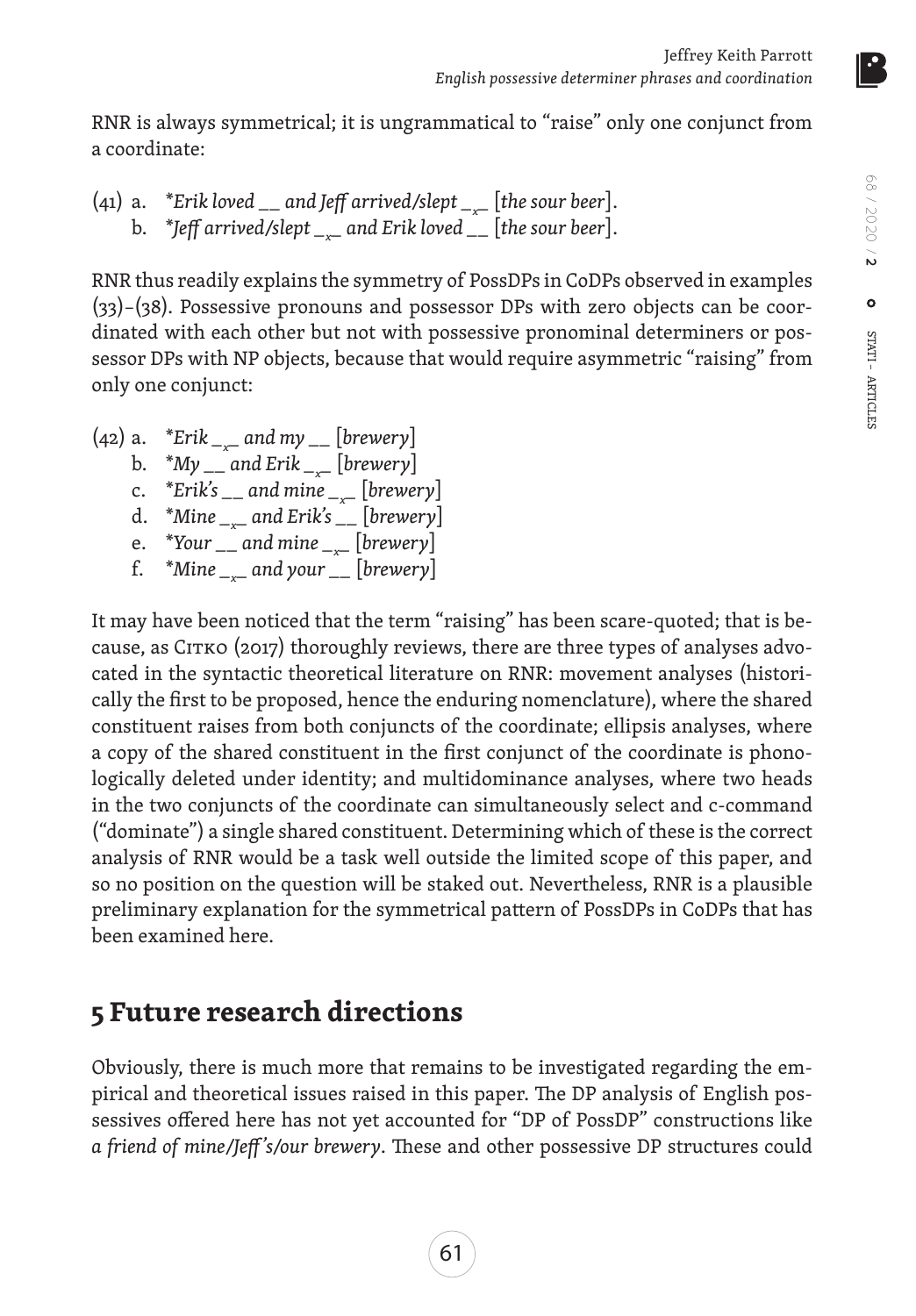provide dispositive evidence for the competing theories of RNR mentioned above. Cross-linguistic typological research on pronominal case and variation, including possessive forms, is of course still urgently required for Germanic, where recent theoretically motivated empirical fieldwork on Swedish has uncovered fascinating previously unknown or understudied patterns of case variation (SIGURDSSON van De Weijer to appear). With any luck, such fieldwork will soon be replicated on pronominal-case Bulgarian and Macedonian (COMRIE - CORBETT 2002), expanding coverage of the proposed morphosyntactic models to incorporate Slavic.

### REFERENCES

- Abney, Steven. 1987. *The English Noun Phrase in its Sentential Aspect.* Doctoral Dissertation, MIT.
- Baker, Mark. 2015. *Case: Its Principles and Parameters,* Cambridge: Cambridge University Press.
- BOBALJIK, Jonathan David. 2008. Where's Phi? Agreement as a post-syntactic operation. In: HARBOUR, Daniel - ADGER, David - BEJAR, Susana, eds. Phi Theory: Phi-features across Mod*ules and Interfaces.* Oxford: Oxford University Press, pp. 295–328.
- Bonet, Eulàlia Harbour, Daniel. 2012. Contextual allomorphy. In: Trommer, Jochen, ed. *The Morphology and Phonology of Exponence.* Oxford: Oxford University Press, pp. 195–235.
- Chomsky, Noam. 1995. *The Minimalist Program,* Cambridge, MA: MIT Press.
- Citko, Barbara. 2017. Right Node Raising. In: Everaert, Martin van Riemsdijk, Henk C., eds. *The Wiley Blackwell Companion to Syntax, Second Edition.* New York, NY: John Wiley & Sons Inc, pp. 3839–3871.
- Comrie, Bernard Corbett, Greville G., eds. 2002. *The Slavonic Languages,* London: Routledge.
- Embick, David. 2015. *The Morpheme: A Theoretical Introduction,* Boston/Berlin: De Gruyter Mouton.
- Embick, David. 2017. On the targets of phonological realization. In: Gribanova, Vera Shih, Stephanie S., eds. *The Morphosyntax-Phonology Connection.* Oxford: Oxford University Press, pp. 255–283.
- Embick, David Noyer, Rolf. 2001. Movement operations after syntax. *Linguistic Inquiry* 32, pp. 555–595.
- Embick, David Noyer, Rolf. 2007. Distributed Morphology and the Syntax/Morphology Interface. In: Ramchand, Gillian – Reiss, Charles, eds. *The Oxford Handbook of Linguistic Interfaces.* Oxford: Oxford University Press, pp. 289–324.
- Emonds, Joseph. 1986. Grammatically deviant prestige constructions. In: Brame, Michael Contreras, Heles – Newmeyer, Fredrick J., eds. *A Festschrift for Sol Saporta.* Seattle: Noit Amrofer, pp. 93–129.
- Halle, Morris Marantz, Alec. 1993. Distributed morphology and the pieces of inflection. In: Hale, Ken – Keyser, Samuel Jay, eds. *The View from Building 20: Essays in Linguistics in Honor of Sylvain Bromberger.* Cambridge, MA: MIT Press, pp. 111–176.

STATI – ARTICLES

68 / 2020 / **2**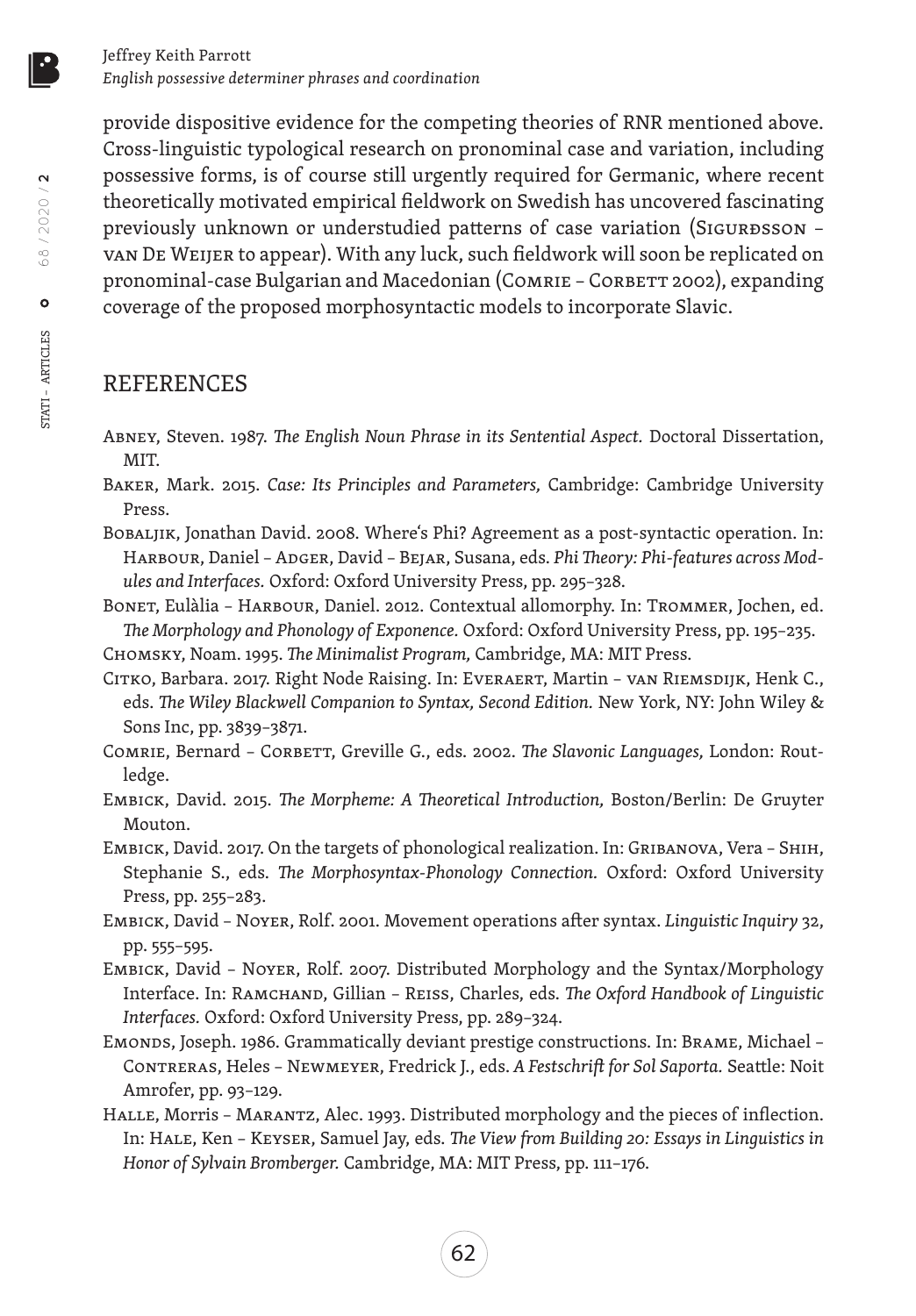Hudson, Richard. 1995. Does English really have case? *Journal of Linguistics* 31, pp. 375–392. Johannessen, Janne Bondi. 1998. *Coordination.* Oxford: Oxford University Press.

- Johannessen, Janne Bondi. 2014. Case in coordinated conjuncts. *Nordic Atlas of Language Structures (NALS) Journal* 1, pp. 18–27.
- KANDYBOWICZ, Jason. 2007. Fusion and PF architecture. In: SCHEFFLER, Tatjana TAUBERER, Joshua – Eilam, Aviad – Mayol, Laia, eds. *University of Pennsylvania Working Papers in Linguistics* 13(1): *Proceedings of the 30th Annual Penn Linguistics Colloquium*, pp. 85–98*.*

Kramer, Ruth. 2015. *The Morphosyntax of Gender*. Oxford: Oxford University Press.

- Lasnik, Howard. 2008. On the development of Case theory: Triumphs and challenges. In: Freidin, Robert – Otero, Carlos P. – Zubizarreta, Maria Luisa, eds. *Foundational Issues in Linguistic Theory: Essays in Honor of Jean-Roger Vergnaud.* Cambridge, MA: MIT Press, pp. 17–41.
- Malchukov, Andrej Spencer, Andrew, eds. 2009. *The Oxford Handbook of Case.* Oxford: Oxford University Press.
- Marantz, Alec. 2000. Case and licensing. In: Reuland, Eric, ed. *Arguments and Case: Explaining Burzio's Generalization.* Amsterdam: John Benjamins, pp. 11–30.
- Munn, Alan. 1994. *Topics in the Syntax and Semantics of Coordinate Structures.* Doctoral Dissertation, University of Maryland.
- O'Conner, Patricia T. 1996. *Woe is I: The Grammarphobe's Guide to Better English in Plain English*. New York: Berkley Publishing Group.
- PARROTT, Jeffrey K. 2006. Distributed Morphological mechanisms of pronoun-case variation. In: Friesner, Michael L. – Ravindranath, Maya, eds. *University of Pennsylvania Working Papers in Linguistics* 12(2): *Papers from NWAV 34*, pp. 173–187.
- Parrott, Jeffrey K. 2007. *Distributed Morphological Mechanisms of Labovian Variation in Morphosyntax.* Doctoral dissertation, Georgetown University.
- Parrott, Jeffrey K. 2009a. Case variation in coordination: Danish vs. Faroese. *Nordlyd* 36(2): *NORMS Papers on Faroese*, pp. 165–185.
- PARROTT, Jeffrey K. 2009b. Danish vestigial case and the acquisition of Vocabulary in Distributed Morphology. *Biolinguistics* 3, pp. 270–304.
- PARROTT, Jeffrey Keith. 2015. Gender Impoverishment in Czech, Slavic, and beyond. In: ZIKová, Markéta – Caha, Pavel – Dočekal, Mojmír, eds. *Slavic Languages in the Perspective of Formal Grammar: Proceedings of FDSL 10.5, Brno 2014.* Frankfurt am Main: Peter Lang, pp. 215–232.

PARROTT, Jeffrey Keith. To appear. Post-syntactic mechanisms of pronominal case in (North) Germanic. *Acta Linguistica Hafniensia*.

- Pesetsky, David. 2013. *Russian Case Morphology and the Syntactic Categories*. Cambridge, MA: MIT Press.
- Postal, Paul M. 1966. On so-called 'pronouns' in English. In: Dinneen, Francis P., ed. *Report of the Seventeenth Annual Round Table Meeting on Linguistics and Language Studies.* Washington: Georgetown University Press, pp. 177–206.
- Quinn, Heidi. 2005. *The Distribution of Pronoun Case Forms in English*. Amsterdam: John Benjamins.
- Schütze, Carson T. 2001. On the nature of default case. *Syntax* 4, pp. 205–238.
- Sigurðsson, Halldór Ármann. 2006. The Nom/Acc alternation in Germanic. In: Hartmann,